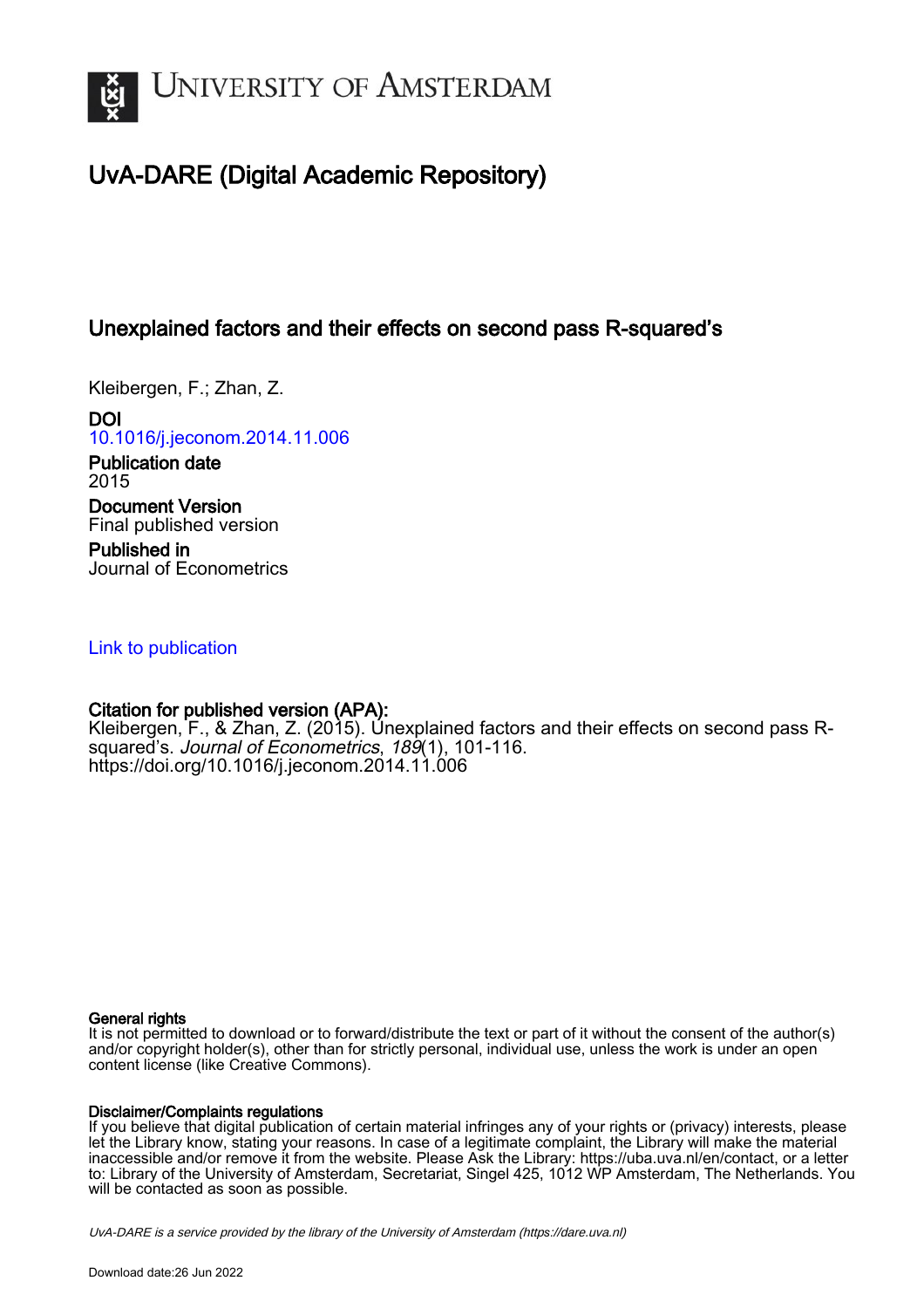[Journal of Econometrics 189 \(2015\) 101–116](http://dx.doi.org/10.1016/j.jeconom.2014.11.006)

Contents lists available at [ScienceDirect](http://www.elsevier.com/locate/jeconom)

Journal of Econometrics

journal homepage: [www.elsevier.com/locate/jeconom](http://www.elsevier.com/locate/jeconom)

# Unexplained factors and their effects on second pass *R*-squared's<sup>☆</sup>

# Frank Klei[b](#page-1-3)ergen ª,\*, Zhaoguo Zhan <sup>b</sup>

<span id="page-1-3"></span><span id="page-1-1"></span><sup>a</sup> *Department of Economics, Brown University, Box B, Providence, RI 02912, United States* <sup>b</sup> *Department of Economics, School of Economics and Management, Tsinghua University, Beijing, 100084, China*

## ARTICLE INFO

*Article history:* Received 18 December 2013 Accepted 3 November 2014 Available online 15 July 2015

*JEL classification:*  $G12$ 

*Keywords:* Fama–MacBeth two pass procedure Factor pricing Stochastic discount factors Weak identification (Non-standard) Large sample distribution Principal components

# A R S T R A C T

We construct the large sample distributions of the OLS and GLS  $R^2$ 's of the second pass regression of the Fama and MacBeth (1973) two pass procedure when the observed proxy factors are minorly correlated with the true unobserved factors. This implies an unexplained factor structure in the first pass residuals and, consequently, a large estimation error in the estimated beta's which is spanned by the beta's of the unexplained true factors. The average portfolio returns and the estimation error of the estimated beta's are then both linear in the beta's of the unobserved true factors which leads to possibly large values of the OLS  $R<sup>2</sup>$  of the second pass regression. These large values of the OLS  $R<sup>2</sup>$  are not indicative of the strength of the relationship. Our results question many empirical findings that concern the relationship between expected portfolio returns and (macro-) economic factors.

> © 2015 The Authors. Published by Elsevier B.V. This is an open access article under the CC BY-NC-ND license [\(http://creativecommons.org/licenses/by-nc-nd/4.0/\)](http://creativecommons.org/licenses/by-nc-nd/4.0/).

# **1. Introduction**

An important part of the asset pricing literature is concerned with the relationship between portfolio returns and (macro-) economic factors. Support for such a relationship is often established using the Fama–MacBeth (FM) two pass procedure, see e.g. [Fama](#page-16-0) [and](#page-16-0) [MacBeth](#page-16-0) [\(1973\)](#page-16-0), [Gibbons](#page-16-1) [\(1982\)](#page-16-1), [Shanken](#page-16-2) [\(1992\)](#page-16-2) and [Cochrane](#page-16-3) [\(2001\)](#page-16-3). The first pass of the FM two pass procedure estimates the  $\beta$ 's of the (macro-) economic factors using a linear factor model, see e.g. [Lintner](#page-16-4) [\(1965\)](#page-16-4) and [Fama](#page-16-5) [and](#page-16-5) [French](#page-16-5) [\(1992,](#page-16-5) [1993,](#page-16-6) [1996\).](#page-16-7) In the second pass, the average portfolio returns are regressed on the estimated  $\beta$ 's from the first pass to yield the estimated risk premia, see e.g. [Jagannathan](#page-16-8) [and](#page-16-8) [Wang](#page-16-8) [\(1996,](#page-16-8) [1998\),](#page-16-9) [Lettau](#page-16-10) [and](#page-16-10) [Ludvigson](#page-16-10) [\(2001\)](#page-16-10), [Lustig](#page-16-11) [and](#page-16-11) [Van](#page-16-11) [Nieuwerburgh](#page-16-11) [\(2005\)](#page-16-11), [Li](#page-16-12) [et al.](#page-16-12) [\(2006\)](#page-16-12) and [Santos](#page-16-13) [and](#page-16-13) [Veronesi](#page-16-13) [\(2006\)](#page-16-13). The ordinary and generalized least squares *R* 2 's of the second pass regression alongside *t*-statistics of the risk premia are used to gauge the strength of the relationship between the expected portfolio returns and the involved factors.

<span id="page-1-2"></span>Corresponding author.

[zhanzhg@sem.tsinghua.edu.cn](mailto:zhanzhg@sem.tsinghua.edu.cn) (Z. Zhan). *URL:* [http://www.econ.brown.edu/fac/Frank\\_Kleibergen](http://www.econ.brown.edu/fac/Frank_Kleibergen) (F. Kleibergen).

<http://dx.doi.org/10.1016/j.jeconom.2014.11.006>

Recently, the appropriateness of these measures has been put into question when the  $\beta$ 's are small. An early critique is by [Kan](#page-16-14) [and](#page-16-14) [Zhang](#page-16-14) [\(1999\)](#page-16-14) who show that the second pass *t*-statistic increases with the sample size when the true  $\beta$ 's are zero and the expected portfolio returns are non-zero, so there is no factor pricing. [Kleibergen](#page-16-15) [\(2009\)](#page-16-15) shows that the second pass *t*-statistic also behaves in a non-standard manner when the  $\beta$ 's are nonzero but small and factor pricing is present so the expected portfolio returns are proportional to the (small)  $\beta$ 's. To remedy these testing problems, [Kleibergen](#page-16-15) [\(2009\)](#page-16-15) proposes identification robust factor statistics that remain trustworthy even when the  $\beta$ 's of the observed factors are small or zero.

[Burnside](#page-16-16) [\(2011\)](#page-16-16) does not focus on properties of second pass statistics, like  $R^2$ 's and *t*-statistics, but argues that  $\beta$ 's of observed factors which are close to zero, or which cannot be rejected to be equal to zero, invalidate a relationship between expected portfolio returns and involved factors. [Daniel](#page-16-17) [and](#page-16-17) [Titman](#page-16-17) [\(2012\)](#page-16-17) do not focus on the behavior of second pass statistics either but argue that the relationship between expected portfolio returns and involved factors depends on the manner in which the portfolios are constructed. When portfolios are not based on sorting with respect to book-to-market ratios and size, a relationship between expected portfolios returns and observed factors is often absent.

[Lewellen](#page-16-18) [et al.](#page-16-18) [\(2010\)](#page-16-18) criticize the use of the ordinary least squares (OLS)  $R^2$  of the second pass regression. They show that it can be large despite that the  $\beta$ 's of the observed factors are small or even zero and propose a few remedies. [Lewellen](#page-16-18) [et al.\(2010\)](#page-16-18) do not



CrossMark

<span id="page-1-0"></span> $\overrightarrow{x}$  We thank the editor, associate editor and two anonymous referees for helpful comments and suggestions.

*E-mail addresses:* [Frank\\_Kleibergen@brown.edu](mailto:Frank_Kleibergen@brown.edu) (F. Kleibergen),

<sup>0304-4076/© 2015</sup> The Authors. Published by Elsevier B.V. This is an open access article under the CC BY-NC-ND license [\(http://creativecommons.org/licenses/by-nc-nd/4.](http://creativecommons.org/licenses/by-nc-nd/4.0/)  $0$ ).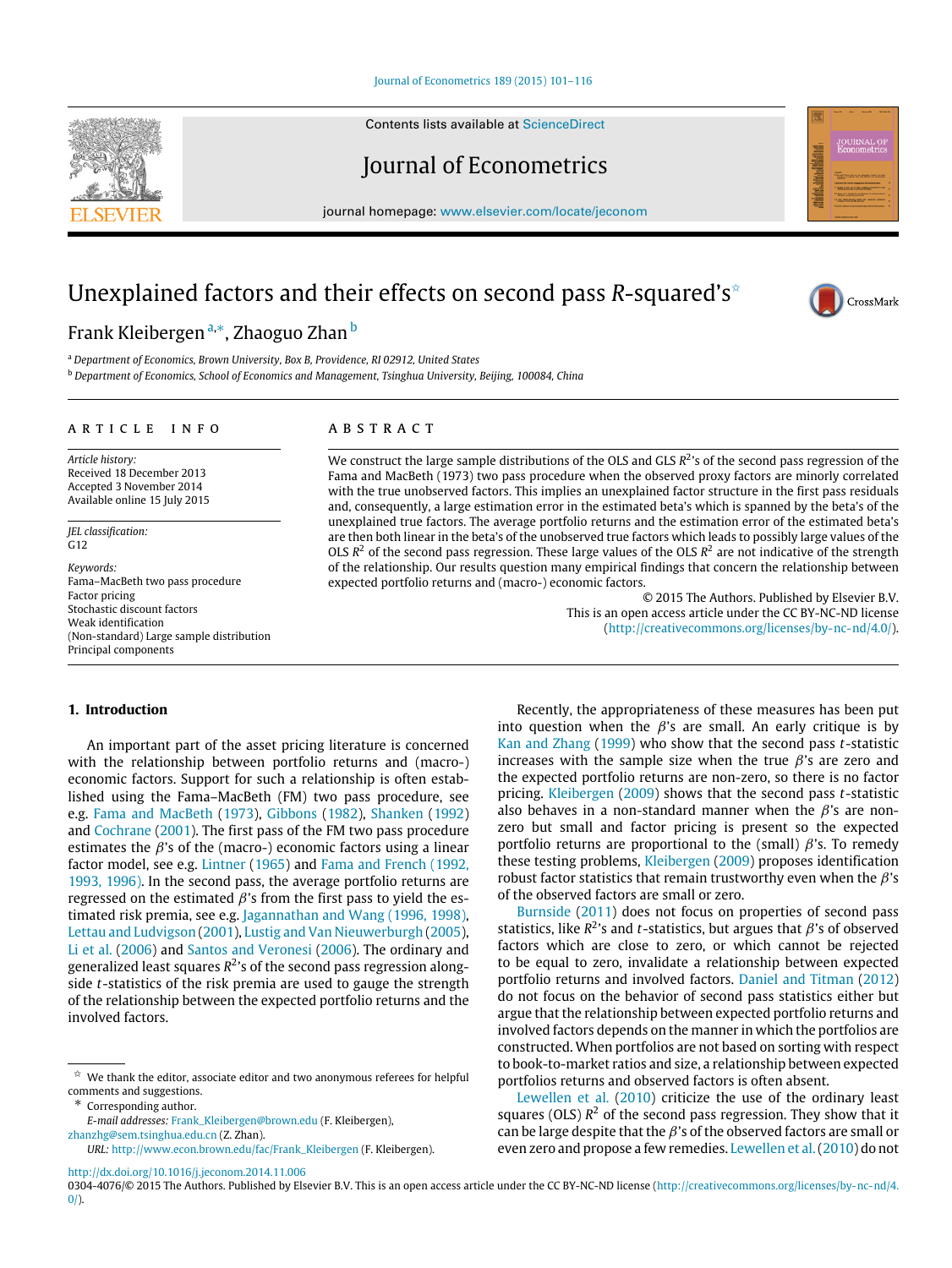provide a closed form expression of the large sample distribution of the OLS *R* 2 so it remains unclear why the OLS *R* 2 can be large despite that the  $\beta$ 's of the observed factors are small or zero. The same argument applies to one of their remedies which is the generalized least squares (GLS) *R* 2 . We therefore construct the expressions of the large sample distributions of both the OLS and GLS *R* 2 's when the  $\beta$ 's of the observed factors are small and possibly zero.

We derive the large sample distributions of the OLS and GLS *R* 2 's starting out from factor pricing based on a small number of true possibly unknown factors. These factors imply an unobserved factor structure for the portfolio returns. The observed (proxy) factors used in the FM two pass procedure proxy for these unobserved true factors. When they are only minorly correlated with the true factors, a sizeable unexplained factor structure remains in the first pass residuals. Consequently also a sizeable estimation error in the estimated  $\beta$ 's exists which is, as we show, to a large extent spanned by the  $\beta$ 's of the unexplained factors. The expected portfolio returns are linear in the  $\beta$ 's of the unobserved factors so both the average portfolio returns and the estimation error of the estimated  $\beta$ 's are to a large extent linear in the  $\beta$ 's of the unobserved true factors when the observed proxy and unobserved true factors are only minorly correlated. As further shown by the expression of the large sample distribution of the OLS  $R^2$ , this produces the large values of the OLS  $R^2$  of the second pass regression when we regress the average portfolio returns on the estimated  $\beta$ 's from the first pass regression and the observed proxy and unobserved true factors are only minorly correlated.

When the observed factors provide an accurate proxy of the unobserved true factors, the estimated  $\beta$ 's from the first pass regression are spanned by the  $\beta$ 's of the true factors and the OLS R<sup>2</sup> is large, see [Lewellen](#page-16-18) [et al.](#page-16-18) [\(2010\)](#page-16-18). Hence, both when the observed proxy factors are strongly or minorly correlated with the unobserved true factors, the OLS *R* 2 can be large. In the latter case, the large value, however, results from the estimation error in the estimated  $\beta$ 's. An easy diagnostic for how a large value of the OLS  $R<sup>2</sup>$  should be interpreted therefore results from the unexplained factor structure in the first pass residuals. When this unexplained factor structure is considerable, a large value of the OLS  $R^2$  is caused by it so the large value of the OLS  $\mathcal{R}^2$  is not indicative of the strength of the relationship between the expected portfolio returns and the (macro-) economic factors.

The expression of the large sample distribution of the GLS *R* 2 shows that it is small when the observed proxy factors are only minorly correlated with the unobserved true factors. It also shows, however, that the GLS R<sup>2</sup> is rather small in general so a small value of the GLS R<sup>2</sup> can result when the observed factors are strongly or minorly correlated with the unobserved true factors. This makes it difficult to gauge the strength of the relationship between the expected portfolio returns and the (macro-) economic factors using the GLS  $R^2$ .

To construct the expressions of the large sample distributions of the OLS and GLS *R* 2 's which are representative for observed proxy factors that are minorly correlated with the unobserved true factors, we assume that the parameters in an (infeasible) linear regression of the true unknown factors on the observed proxy factors are decreasing/drifting with the sample size. Our assumption implies that statistics that test the significance of the observed proxy factors for explaining portfolio returns and the unobserved true factors do not increase with the sample size but stay constant/small when the sample size increases. This is in line with the values of these statistics that we typically observe in practice. Under the traditional assumption of strong correlation between the observed proxy and unobserved true factors, these statistics should all be large and proportional to the sample size. Since this is clearly not the case, the traditional assumption is out of line and provides an inappropriate base for statistical inference in such instances. Our assumption also implies that the estimated risk premia in the second pass regression converge to random variables so they cannot be used in a bootstrap procedure since such a procedure relies upon consistent estimators. The drifting assumption on the regression parameters provides inference which is closely related to so-called finite sample inference but it does not require the disturbances to be normally distributed, see e.g. [MacKinlay](#page-16-19) [\(1987\)](#page-16-19) and [Gibbons](#page-16-20) [et al.](#page-16-20) [\(1989\)](#page-16-20). It is akin to the weak instrument assumption made for the linear instrumental variables regression model in econometrics, see e.g. [Staiger](#page-16-21) [and](#page-16-21) [Stock](#page-16-21) [\(1997\)](#page-16-21).

Although we focus on the  $R^2$ 's, the message conveyed in this paper in principle also applies to other second pass inference procedures like, for example, *t*-tests on the risk premia and tests of factor pricing using *J*-tests or [Hansen](#page-16-22) [and](#page-16-22) [Jagannathan](#page-16-22) [\(1997\)](#page-16-22) (*HJ*) distances. When the observed factors are minorly correlated with the unobserved true factors, these statistics no longer converge to their usual distributions when the sample size gets large, see e.g. [Kleibergen](#page-16-15) [\(2009\)](#page-16-15). The non-standard distributions of these statistics could further induce the spurious support for the observed factors that are substantially different from the unobserved true factors, see [Gospodinov](#page-16-23) [et al.](#page-16-23) [\(2014\)](#page-16-23) for results on the *HJ* distance.

The paper is organized as follows. We first in the second section lay out the factor structure in portfolio returns. We show that many of the (macro-) economic factors that are commonly used, like, for example, consumption and labor income growth, housing collateral, consumption–wealth ratio, labor income–consumption ratio, interactions of either one of the latter three with other factors, leave a strong unexplained factor structure in the first pass residuals. In the third section, we discuss the effects of the unexplained factor structure on the OLS and GLS *R* <sup>2</sup> by constructing expressions for their large sample distributions. The fourth section concludes.

# <span id="page-2-2"></span>**2. Factor model for portfolio returns**

Portfolio returns exhibiting an (unobserved) factor structure with *k* factors result from a statistical model that is characterized by, see e.g. [Merton](#page-16-24) [\(1973\)](#page-16-24), [Ross](#page-16-25) [\(1976\)](#page-16-25), [Roll](#page-16-26) [and](#page-16-26) [Ross](#page-16-26) [\(1980\)](#page-16-26), [Chamberlain](#page-16-27) [and](#page-16-27) [Rothschild](#page-16-27) [\(1983\)](#page-16-27) and [Connor](#page-16-28) [and](#page-16-28) [Korajczyk](#page-16-28) [\(1988,](#page-16-28) [1989\):](#page-16-29)

$$
r_{it} = \mu_{Ri} + \beta_{i1}f_{1t} + \dots + \beta_{ik}f_{kt} + \varepsilon_{it},
$$
  
\n
$$
i = 1, \dots, N, t = 1, \dots, T;
$$
 (1)

<span id="page-2-0"></span>with  $r_{it}$  the return on the *i*th portfolio in period *t*;  $\mu_{Ri}$  the mean return on the *i*th portfolio; *fjt* the realization of the *j*th factor in period *t*; β*ij* the factor loading of the *j*th factor for the *i*th portfolio, ε*it* the idiosyncratic disturbance for the *i*th portfolio return in the *t*th period and *N* and *T* the number of portfolios and time periods. We can reflect the factor model in  $(1)$  as well using vector notation:

<span id="page-2-1"></span>
$$
R_t = \mu_R + \beta F_t + \varepsilon_t, \tag{2}
$$

with 
$$
R_t = (r_{1t} \dots r_{Nt})'
$$
,  $\mu_R = (\mu_{R1} \dots \mu_{RN})'$ ,  $F_t = (f_{1t} \dots f_{kt})'$ ,  
 $\varepsilon_t = (\varepsilon_{1t} \dots \varepsilon_{Nt})'$  and

$$
\beta = \begin{pmatrix} \beta_{11} & \dots & \beta_{1k} \\ \vdots & \ddots & \vdots \\ \beta_{N1} & \dots & \beta_{Nk} \end{pmatrix} . \tag{3}
$$

The vector notation of the factor model in  $(2)$  shows that, if the factors  $F_t$ ,  $t = 1, ..., T$ , are i.i.d. with finite variance and are uncorrelated with the disturbances  $\varepsilon_t$ ,  $t = 1, \ldots, T$ , which are i.i.d. with finite variance as well, the covariance matrix of the portfolio returns reads

$$
V_{RR} = \beta V_{FF} \beta' + V_{\varepsilon\varepsilon},\tag{4}
$$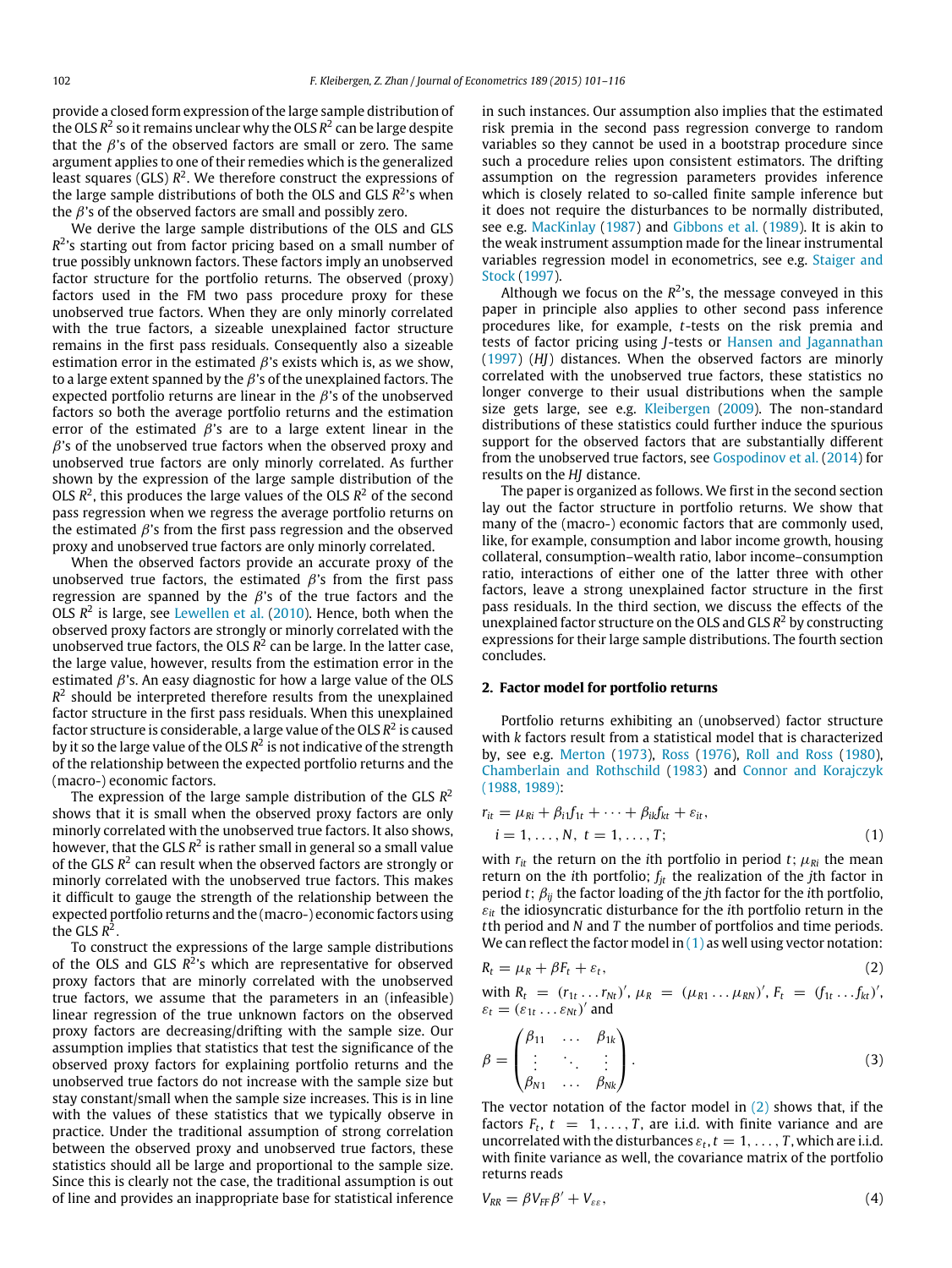with  $V_{RR}$ ,  $V_{FF}$  and  $V_{\varepsilon\varepsilon}$  the  $N \times N$ ,  $k \times k$  and  $N \times N$ dimensional covariance matrices of the portfolio returns, factors and disturbances respectively.

The factors affect many different portfolios simultaneously which allows us to identify the number of factors using principal components analysis, see e.g. [Anderson](#page-16-30) [\(1984,](#page-16-30) Chap 11). When we construct the spectral decomposition of the covariance matrix of the portfolio returns,

$$
V_{RR} = P\Lambda P',\tag{5}
$$

with  $P = (p_1 \dots p_N)$  the  $N \times N$  orthonormal matrix of principal components or characteristic vectors (eigenvectors) and  $\Lambda$  the  $N \times N$  diagonal matrix of characteristic roots (eigenvalues) which are in descending order on the main diagonal, the number of factors can be estimated as the number of characteristic roots that are distinctly larger than the other characteristic roots. The literature on selecting the number of factors is vast and contains further refinements of this factor selection procedure and settings with fixed and increasing number of portfolios. We do not contribute to this literature but just use some elements of it to shed light on the effect of the unexplained factor structure on the *R* <sup>2</sup> used in the FM two pass procedure.

# *2.1. Factor structure in observed portfolio returns*

We use three different data sets to show the relevance of the factor structure. The first one is from [Lettau](#page-16-10) [and](#page-16-10) [Ludvigson](#page-16-10) [\(2001\)](#page-16-10). It consists of quarterly returns on twenty-five size and book-tomarket sorted portfolios from the third quarter of 1963 to the third quarter of 1998 so  $T = 141$  and  $N = 25$ . The second one is from [Jagannathan](#page-16-8) [and](#page-16-8) [Wang](#page-16-8) [\(1996\)](#page-16-8) and consists of monthly returns on one hundred size and beta sorted portfolios. The series are from July 1963 to December 1990 so  $T = 330$  and  $N = 100$ . The third data set consists of quarterly returns on twenty-five size and book to market sorted portfolio's and is obtained from Ken French's website. The series are from the first quarter of 1952 to the fourth quarter of 2001 so  $T = 200$  and  $N = 25$ .

[Table 1](#page-3-0) lists the (largest) twenty-five characteristic roots $<sup>1</sup>$  $<sup>1</sup>$  $<sup>1</sup>$  of the</sup> three different sets of portfolio returns. [Table 1](#page-3-0) shows that there is a rapid decline of the value of the roots from the largest to the third largest one and a much more gradual decline from the fourth largest one onwards. This indicates that the number of factors is (most likely) equal to three.

A measure/check for the presence of a factor structure (with three factors) is the fraction of the total variation of the portfolio returns that is explained by the three largest principal components. We measure the total variation by the sum of all characteristic roots.<sup>[2](#page-3-2)</sup> The factor structure check then reads

$$
\text{FACCHECK} = \frac{\lambda_1 + \lambda_2 + \lambda_3}{\lambda_1 + \dots + \lambda_N},\tag{6}
$$

with  $\lambda_1 > \lambda_2 > \cdots > \lambda_N$  the characteristic roots in descending order. [Table 1](#page-3-0) shows that the factor structure check equals 95.5% for the Lettau–Ludvigson (LL01) data, 86% for the Jagannathan and Wang (JW96) data and 94.3% for the French (F52-01) data. Using the statistic proposed in, for example, [Anderson](#page-16-30) [\(1984,](#page-16-30) Section 11.7.2), it can be shown that the hypothesis that the three largest principal components explain less than 80% of the variation of the portfolio returns is rejected with more than 95% significance for each of these three data sets.

#### <span id="page-3-0"></span>**Table 1**

<span id="page-3-3"></span>

|                 | LL01  | <b>IW96</b> | F52-01 |
|-----------------|-------|-------------|--------|
| $\mathbf{1}$    | 2720  | 3116        | 2434   |
| 2               | 113.8 | 180.2       | 140.5  |
| 3               | 98.60 | 80.6        | 108.9  |
| 4               | 18.36 | 28.5        | 26.7   |
| 5               | 17.61 | 25.4        | 19.9   |
| 6               | 13.48 | 16.2        | 14.0   |
| 7               | 12.11 | 14.8        | 11.6   |
| 8               | 9.31  | 14.0        | 10.9   |
| 9               | 8.42  | 12.6        | 9.92   |
| 10              | 7.25  | 12.1        | 8.18   |
| 11              | 6.02  | 12.1        | 7.19   |
| 12              | 5.40  | 11.4        | 6.32   |
| 13              | 4.90  | 11.3        | 6.17   |
| 14              | 4.38  | 11.1        | 5.63   |
| 15              | 4.26  | 10.8        | 5.21   |
| 16              | 3.93  | 10.3        | 5.02   |
| 17              | 3.50  | 10.2        | 4.40   |
| 18              | 3.39  | 9.9         | 3.83   |
| 19              | 3.02  | 9.6         | 3.43   |
| 20              | 2.71  | 9.5         | 2.90   |
| 21              | 2.50  | 9.2         | 2.79   |
| 22              | 2.18  | 9.0         | 2.75   |
| 23              | 1.74  | 8.9         | 2.47   |
| 24              | 1.46  | 8.7         | 2.12   |
| 25              | 0.93  | 8.4         | 1.77   |
| <b>FACCHECK</b> | 95.5% | 86%         | 94.3%  |

Similar to the three data sets above, we also find evidence for a factor structure in several other commonly used data sets of financial assets. For example, one set is the conventional twentyfive size and book-to-market sorted portfolios augmented by thirty industry portfolios, as in [Lewellen](#page-16-18) [et al.](#page-16-18) [\(2010\)](#page-16-18), and another is the individual stock return data from the Center for Research in Security Prices (CRSP). We focus on the three data sets mentioned before and omit the other data sets for brevity since our results and findings extend to these data sets as well.

## *2.2. Factor models with observed proxy factors*

Alongside describing portfolio returns using ''unobserved factors'', a large literature exists which explains portfolio returns using observed factors which are to proxy for the unobserved ones. The observed proxy factors that are used consist both of asset return based factors and (macro-) economic factors. The observed factor model is identical to the factor model in  $(2)$  but with a value of *F<sup>t</sup>* that is observed and a known value of the number of factors, say *m*:

<span id="page-3-5"></span><span id="page-3-4"></span>
$$
R_t = \mu + BG_t + U_t, \tag{7}
$$

with  $G_t = (g_{1t} \dots g_{mt})'$  the *m*-dimensional vector of observed proxy factors,  $U_t = (u_{1t} \dots u_{Nt})'$  a *N*-dimensional vector with disturbances,  $\mu$  a *N*-dimensional vector of constants and *B* the *N*  $\times$  *m* dimensional matrix that contains the  $\beta$ 's of the portfolio returns with the observed proxy factors. In the sequel we discuss the observed proxy factors used in seven different articles: [Fama](#page-16-6) [and](#page-16-6) [French](#page-16-6) [\(1993\)](#page-16-6), [Jagannathan](#page-16-8) [and](#page-16-8) [Wang](#page-16-8) [\(1996\)](#page-16-8), [Lettau](#page-16-10) [and](#page-16-10) [Ludvig](#page-16-10)[son](#page-16-10) [\(2001\)](#page-16-10), [Li](#page-16-12) [et al.](#page-16-12) [\(2006\)](#page-16-12), [Lustig](#page-16-11) [and](#page-16-11) [Van](#page-16-11) [Nieuwerburgh](#page-16-11) [\(2005\)](#page-16-11), [Santos](#page-16-13) [and](#page-16-13) [Veronesi](#page-16-13) [\(2006\)](#page-16-13) and [Yogo](#page-16-31) [\(2006\)](#page-16-31).

[Fama](#page-16-6) [and](#page-16-6) [French](#page-16-6) [\(1993\)](#page-16-6) use the return on a value weighted portfolio, a ''small minus big'' (SMB) factor which consists of the difference in returns on a portfolio consisting of assets with a small market capitalization minus the return on a portfolio consisting of assets with a large market capitalization and a ''high minus low'' (HML) factor which consists of the difference in the returns

<span id="page-3-1"></span>The data set from [Jagannathan](#page-16-8) [and](#page-16-8) [Wang](#page-16-8) [\(1996\)](#page-16-8) consists of one hundred portfolio returns so [Table 1,](#page-3-0) for reasons of brevity, only shows the largest twentyfive characteristic roots.

<span id="page-3-2"></span><sup>2</sup> This corresponds with using the trace norm of the covariance matrix as a measure of the total variation.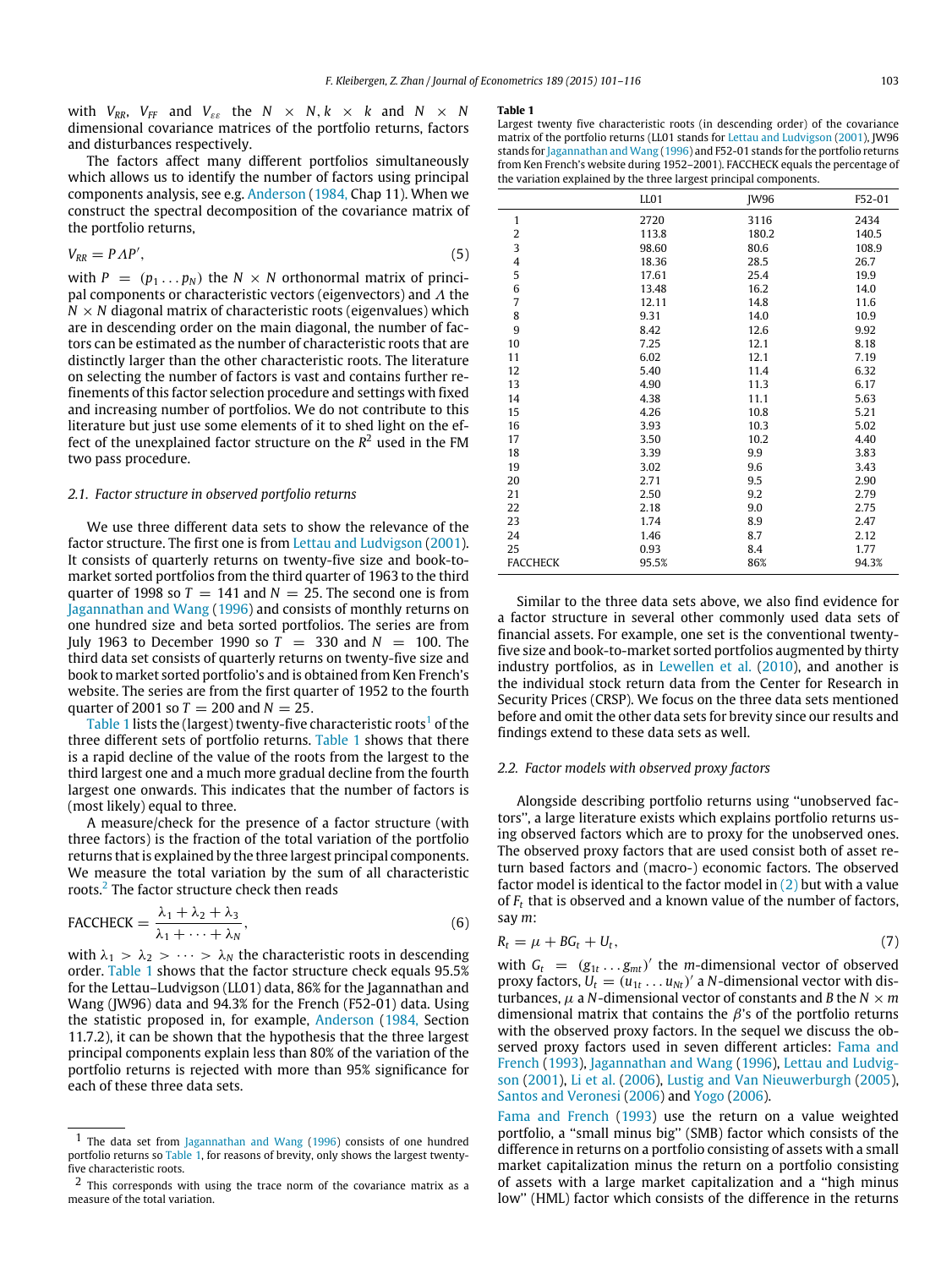on a portfolio consisting of assets with a high book to market ratio minus the return on a portfolio consisting of assets with a low book to market ratio. We use the portfolio returns on the twentyfive size and book to market sorted portfolio's from Ken French's website to estimate the observed factor model.

[Table 2](#page-5-0) shows the largest five characteristic roots of the covariance matrix of the portfolio returns and of the covariance matrix of the residuals that result from the observed factor model with the three Fama–French (FF) factors. The characteristic roots and factor structure check show that after incorporating the FF factors, there is no unexplained factor structure left in the residuals.

The characteristic roots of the covariance matrices can be used to test the significance of the parameters associated with the observed proxy factors. The likelihood ratio (LR) statistic for testing the null hypothesis that the parameters associated with the observed factors are all equal to zero,  $H_0$  :  $B = 0$ , against the alternative hypothesis that they are unequal to zero,  $H_1 : B \neq 0$ , equals

$$
LR = T \left[ \log \left( \left| \hat{V}_{Port} \right| \right) - \log \left( \left| \hat{V}_{Res} \right| \right) \right]
$$
  
= 
$$
T \sum_{i=1}^{N} \left[ \log(\lambda_{i, port}) - \log(\lambda_{i, res}) \right],
$$
 (8)

with  $\hat{V}_{{\rm Port}}$  and  $\hat{V}_{{\rm Res}}$  estimators of the covariance matrix of the portfolio returns and the residual covariance matrix that results after regressing the portfolio returns on the observed factors *G*, and  $\lambda_{i, \text{port}}$ ,  $i = 1, \ldots, N$ , the characteristic roots of the covariance matrix of the portfolio returns,  $\hat{V}_{Port}$ , and  $\lambda_{i, res}$ ,  $i = 1, ..., N$ , the characteristic roots of the covariance matrix of the residuals of the observed factor model,  $\hat{V}_{\rm Res.}$   $^3$  $^3$  Under H<sub>0</sub>, the LR statistic in [\(8\)](#page-4-1) has a  $\chi^2$ (3*N*) distribution in large samples. The value of the LR statistic using the FF factors stated in [Table 2](#page-5-0) is highly significant,<sup>[4](#page-4-2)</sup> see also [Bai](#page-16-32) [and](#page-16-32) [Ng](#page-16-32) [\(2006\)](#page-16-32).

Alongside the LR statistic that tests the significance of all the parameters associated with the FF factors, [Table 2](#page-5-0) also lists three more statistics: another LR statistic, an *F* -statistic and a goodness of fit measure to which we refer as the pseudo-*R* 2 .

The other LR statistic in [Table 2](#page-5-0) tests the significance of the parameters associated only with the SMB and HML factors. The expression for this LR statistic is identical to that in  $(8)$  when we replace the characteristic roots of the covariance matrix of the raw portfolio returns,  $λ_{i, port}$ , with the characteristic roots of the covariance matrix of the residuals of an observed factor model that has the value weighted return as the only factor. This LR statistic is highly significant so the parameters of the SMB and HML factors are significant.

The *F* -statistic reported in [Table 2](#page-5-0) is the *F* -statistic (times number of tested parameters) that results from regressing either the FF or just the HML and SMB factors on other observed proxy factors. The *F*-statistic then results from testing  $H_0$  :  $\delta = 0$  in the linear model:

$$
F_t = \mu_F + \delta G_t + V_t, \tag{9}
$$

with  $F_t$  a 3  $\times$  1 vector that contains the FF factors or a 2  $\times$  1 vector that consists of the HML and SMB factors and  $G_t$  a  $m \times 1$  vector containing other observed proxy factors.<sup>[5](#page-4-3)</sup>

The pseudo-R<sup>2</sup> reported in [Table 2](#page-5-0) is a goodness of fit measure that reflects the percentage of the total variation of the portfolio returns that is explained by the observed proxy factors. We measure the total variation of the portfolio returns by the sum of the characteristic roots of its covariance matrix and similarly for the total variation of the portfolio returns explained by the observed proxy factors. Since the latter equals the total variation of the portfolio returns minus the total variation of the residuals of the regression of the portfolio returns on the observed factors proxy, the pseudo-R<sup>2</sup> reads<sup>[6](#page-4-4)</sup>

pseudo-R<sup>2</sup> = 1 - 
$$
\frac{\sum_{i=1}^{N} \lambda_{i, res}}{\sum_{i=1}^{N} \lambda_{i, port}}
$$
 (10)

<span id="page-4-1"></span>The pseudo- $R^2$  in [Table 2](#page-5-0) shows that the FF factors explain 91.5% of the total variation of the portfolio returns.

[Jagannathan](#page-16-8) [and](#page-16-8) [Wang](#page-16-8) [\(1996\)](#page-16-8) propose a conditional version of the capital asset pricing model which they estimate using three observed factors: the return on a value weighted portfolio, a corporate bond yield spread and a measure of per capita labor income growth. The characteristic roots in [Table 2](#page-5-0) show that the latter two factors do not explain any of the (unobserved) factors. This is further emphasized by: the (insignificant) small *F* -statistic in the regression of the HML and SMB factors on these factors and the value weighted return, the small change in the pseudo-*R* 2 from just using the value weighted return to all three factors.

[Lettau](#page-16-10) [and](#page-16-10) [Ludvigson](#page-16-10) [\(2001\)](#page-16-10) use a number of specifications of an observed factor model to estimate different conditional asset pricing models. The observed proxy factors that they consider are the value weighted return  $(R_{vw})$ , the consumption–wealth ratio (*cay*), consumption growth ( $\Delta c$ ), labor income growth ( $\Delta y$ ), the FF factors and interactions between the consumption–wealth ratio and consumption growth (*cay*∆*c*), the value weighted return (*cayR*vw) and labor income growth (*cay*∆*y*). Our results for the [Lettau](#page-16-10) [and](#page-16-10) [Ludvigson](#page-16-10) [\(2001\)](#page-16-10) data are listed in [Table 3.](#page-5-1)

The characteristic roots in [Table 3](#page-5-1) show that only the FF factors, which include the value weighted return, explain any of the unobserved factors. Statistics which are functions of the characteristic roots therefore also show that the other observed factors have minor explanatory power. For example, the LR statistic shows that only the FF factors and value weighted return are strongly significant while it is always less than twice the number of tested parameters for all other observed factors.<sup>[7](#page-4-5)</sup> This indicates that although the LR statistic might be significant at the 95% significance level, the values of the parameters associated with the observed factors are all close to zero.

<span id="page-4-4"></span> $6$  The pseudo- $R^2$  equals the total variation of the explained sum of squares over the total variation of the portfolio returns so pseudo- $R^2 = \frac{\text{trace}(\hat{V}_{\mu+\hat{B}G})}{\text{trace}(\hat{V}_R)} = 1 \frac{\text{trace}(\hat{V}_{R-\mu-\hat{B}G})}{\text{trace}(\hat{V}_{R})}$  = 1 −  $\frac{\sum_{i=1}^{N}\lambda_{i,res}}{\sum_{i=1}^{N} \lambda_{i$  $,port}}$ , where the last result is obtained using the spectral decomposition of  $\hat{V}_R$  and  $\hat{V}_{R-\mu-\hat{B}G}$ , see [\(5\),](#page-3-3) and we used that  $\hat{V}_R = \hat{V}_{\mu+\hat{B}G} + \hat{V}_{R-\mu-\hat{B}G}$ .

<span id="page-4-0"></span> $3$  The expression of the LR statistic in the first part of  $(8)$  is standard, see e.g. [Campbell](#page-16-33) [et al.\(1997,](#page-16-33) Eq. (5.3.28)), in which there is a typo since the Likelihood Ratio statistic equals twice the difference between the log likelihoods of the restricted and unrestricted models. Upon conducting spectral decompositions of  $\hat{V}_{{Port}}$  and  $\hat{V}_{{\rm Res}},$  as in  $(5)$ , the final expression in  $(8)$  results.

<span id="page-4-2"></span><sup>4</sup> Instead of using the LR statistic, we could also use a Wald statistic to test for the significance of the factors. Under homoscedastic independent normal errors, the Wald statistic has an exact *F* -distribution, see [MacKinlay](#page-16-19) [\(1987\)](#page-16-19) and [Gibbons](#page-16-20) [et al.](#page-16-20) [\(1989\)](#page-16-20). We use the LR statistic, for whose distribution we have to rely on a large sample argument, since it is directly connected to the characteristic roots.

<span id="page-4-6"></span><span id="page-4-3"></span><sup>5</sup> The *F* -statistic in [\(9\)](#page-4-6) assumes that the unobserved factors are well approximated by the FF factors. This is mainly done for expository purposes and might not stand up to more formal testing, see [Onatski](#page-16-34) [\(2012\)](#page-16-34).

<span id="page-4-5"></span><sup>7</sup> For the linear instrumental variables regression model [Stock](#page-16-35) [and](#page-16-35) [Yogo](#page-16-35) [\(2005\)](#page-16-35) have shown that first stage/pass statistics, like, for example, the LR statistic, have to be ten fold the number of tested parameters to yield standard inference for second stage/pass statistics.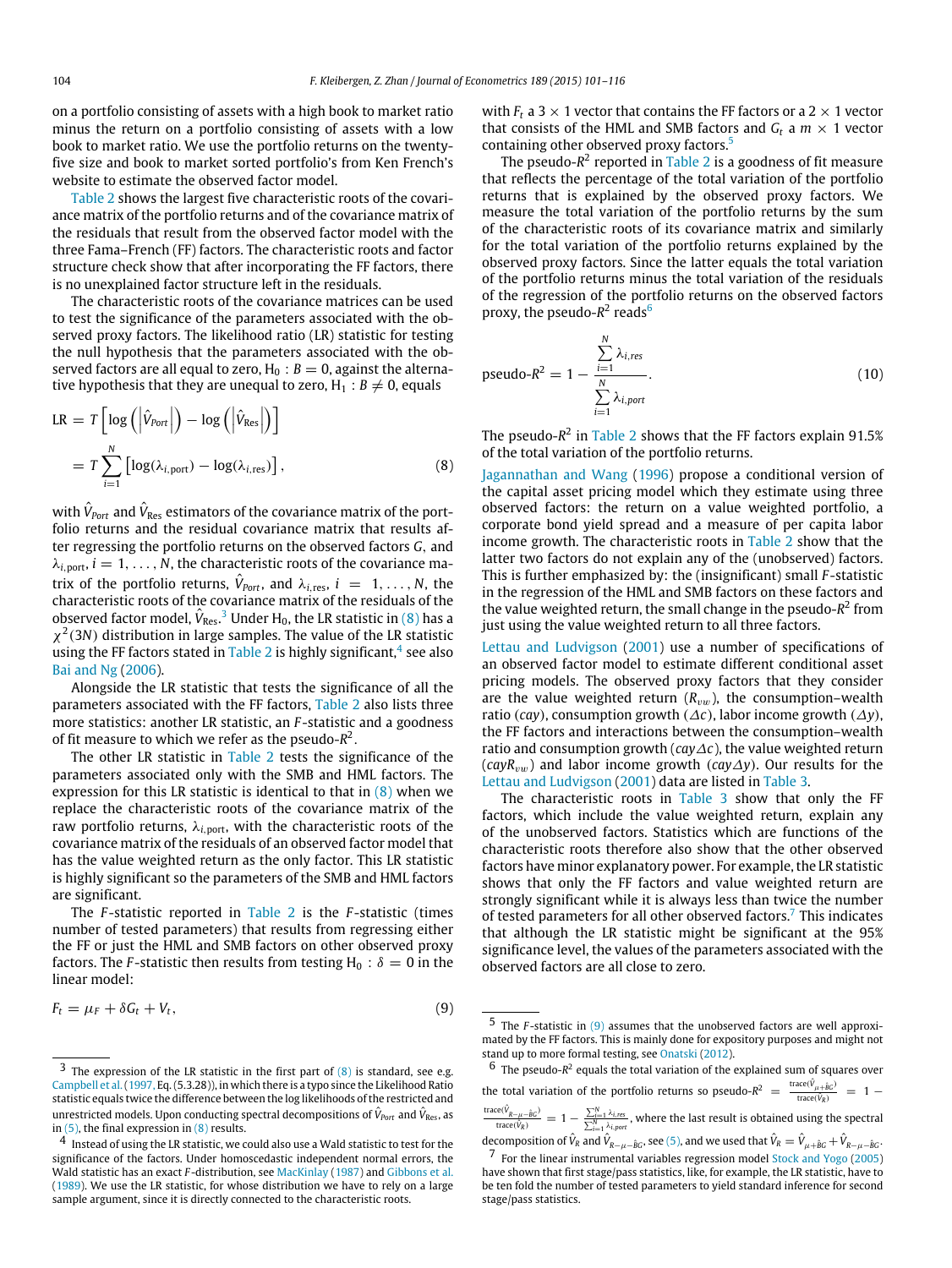#### <span id="page-5-0"></span>**Table 2**

The largest five characteristic roots (in descending order) of the covariance matrix of the portfolio returns and residuals that result using FF factors (French's website data 1952-2001) and those that result from using the [Jagannathan](#page-16-8) [and](#page-16-8) [Wang](#page-16-8) [\(1996\)](#page-16-8) data with different observed factors. The likelihood ratio (LR) statistic tests against the indicated specification (*p*value is listed below). The *F* -statistics at the bottom of the table result from testing the significance of the indicated factors in a regression of either the FF factors or only the HML-SMB factors on them. The pseudo-R<sup>2</sup>'s of the regression of the FF factors or the portfolio returns on the observed factors are listed at the bottom of the table. FACCHECK equals the percentage of the variation explained by the three largest principal components.

|                       | F52-01 |               | <b>IW96</b> |               |               |                     |
|-----------------------|--------|---------------|-------------|---------------|---------------|---------------------|
|                       | Raw    | FF factors    | Raw         | FF factors    | $R_{vw}$      | <b>IW96 factors</b> |
|                       | 2434   | 54.94         | 3116        | 70.5          | 600.6         | 594.0               |
| 2                     | 140.5  | 38.87         | 180.2       | 50.0          | 81.24         | 78.9                |
| 3                     | 108.9  | 22.77         | 80.6        | 38.6          | 48.4          | 48.0                |
| 4                     | 26.7   | 18.24         | 28.5        | 27.3          | 28.5          | 28.0                |
| 5                     | 19.9   | 12.47         | 25.4        | 16.0          | 17.1          | 17.0                |
| <b>FACCHECK</b>       | 94.3%  | 47.5%         | 86%         | 23%           | 57%           | 57%                 |
| LR against raw        |        | 2064<br>0.000 |             | 2994<br>0.000 | 1586<br>0.000 | 1845<br>0.000       |
| LR against $R_{vw}$   |        | 1285<br>0.000 |             | 1408<br>0.000 |               | 259<br>0.004        |
| <b>F-stat HML-SMB</b> |        |               |             |               |               | 3.51<br>0.476       |
| Pseudo- $R^2FF$       |        |               |             | ٠             | 0.627         | 0.794               |
| Pseudo- $R^2$         |        | 0.915         |             | 0.823         | 0.681         | 0.684               |

#### <span id="page-5-1"></span>**Table 3**

The largest five characteristic roots (in descending order) of the covariance matrix of the portfolio returns and residuals that result using different specifications from [Lettau](#page-16-10) [and](#page-16-10) [Ludvigson](#page-16-10) [\(2001\)](#page-16-10). The likelihood ratio (LR) statistic tests against the indicated specification (*p*-value is listed below). The *F* -statistics at the bottom of the table result from testing the significance of the indicated factors in a regression of either the FF factors or only the HML-SMB factors on them. The pseudo-R<sup>2</sup>'s of the regression of the FF factors or the portfolio returns on the observed factors are listed at the bottom of the table. FACCHECK equals the percentage of the variation explained by the three largest principal components.

|                                            | LL01  |               |               |               |                              |                                  |                                                            |  |  |
|--------------------------------------------|-------|---------------|---------------|---------------|------------------------------|----------------------------------|------------------------------------------------------------|--|--|
|                                            | Raw   | $R_{vw}$      | $\Delta c$    | FF factors    | cay, $R_{vw}$ , cay $R_{vw}$ | cay, $\Delta c$ , cay $\Delta c$ | cay, $R_{vw}$ , $\Delta y$ , cay $R_{vw}$ , cay $\Delta y$ |  |  |
|                                            | 2720  | 435           | 2676          | 26.5          | 433                          | 2414                             | 412                                                        |  |  |
| 2                                          | 114   | 99.5          | 111           | 22.3          | 98.0                         | 105                              | 97.2                                                       |  |  |
| 3                                          | 98.6  | 26.2          | 98.6          | 14.3          | 26.0                         | 96.0                             | 25.6                                                       |  |  |
| 4                                          | 18.4  | 18.36         | 18.1          | 13.9          | 17.9                         | 17.9                             | 17.8                                                       |  |  |
| 5.                                         | 17.6  | 13.8          | 16.8          | 11.2          | 12.9                         | 16.7                             | 12.8                                                       |  |  |
| <b>FACCHECK</b>                            | 95.5% | 82.1%         | 95.5%         | 38.2%         | 82.5%                        | 95.2%                            | 82.1%                                                      |  |  |
| LR against raw                             |       | 765<br>0.000  | 36.4<br>0.064 | 1940<br>0.000 | 856.4<br>0.000               | 128.2<br>0.001                   | 902.5<br>0.000                                             |  |  |
| LR against $R_{vw}$                        |       |               |               | 1175<br>0.000 | 91.4<br>0.000                |                                  | 138.5<br>0.007                                             |  |  |
| LR against $\Delta c$                      |       |               |               |               |                              | 91.8<br>0.000                    |                                                            |  |  |
| LR against cay,<br>$R_{vw}$ , cay $R_{vw}$ |       |               |               |               |                              |                                  | 46.1<br>0.630                                              |  |  |
| F-stat FF factors                          |       | 80.1<br>0.000 | 3.73          |               | 81.8<br>0.000                | 28.9<br>0.001                    | 90.3<br>0.000                                              |  |  |
| F-stat HML-SMB                             |       |               | 0.292         |               | 1.91<br>0.928                |                                  | 10.7<br>0.381                                              |  |  |
| Pseudo- $R^2$ FF                           |       | 0.63          | 0.01          |               | 0.63                         | 0.094                            | 0.64                                                       |  |  |
| Pseudo- $R^2$                              |       | 0.78          | 0.016         | 0.95          | 0.78                         | 0.10                             | 0.79                                                       |  |  |

The *F* -statistics of the regression of either the FF factors or just the HML and SMB factors on the observed factors reiterate the observation from the LR statistic. They only come out large when the observed factors include one of the FF factors and otherwise at most equal a small multiple times the number of tested parameters. This shows that the parameters are close to zero in such a regression.

[Li](#page-16-12) [et al.](#page-16-12) [\(2006\)](#page-16-12) use investment growth rate in the household sector (HHOLD), nonfinancial corporate firms (NFINCO) and financial companies (FINAN) as factors in an observed factor model. We estimate this model using the quarterly portfolio returns from French's website. The results in [Table 4](#page-6-0) show that none of these factors explain any of the unobserved factors.

[Lustig](#page-16-11) [and](#page-16-11) [Van](#page-16-11) [Nieuwerburgh](#page-16-11) [\(2005\)](#page-16-11) employ an observed factor model that contains nondurable consumption growth (∆*cnondur*), a housing collateral ratio (myfa) and the interaction between nondurable consumption growth and the housing collateral ratio (∆*cnondur* × myfa). We estimate this model using the quarterly portfolio returns from French's website. The results in [Table 4](#page-6-0) show that these factors do not explain the unobserved factors.

[Santos](#page-16-13) [and](#page-16-13) [Veronesi](#page-16-13) [\(2006\)](#page-16-13) use adaptations of the factors from [Lettau](#page-16-10) [and](#page-16-10) [Ludvigson](#page-16-10) [\(2001\)](#page-16-10). Alongside the value weighted return, [Santos](#page-16-13) [and](#page-16-13) [Veronesi](#page-16-13) [\(2006\)](#page-16-13) use both the consumption–wealth ratio (*cay*), previously used by [Lettau](#page-16-10) [and](#page-16-10) [Ludvigson](#page-16-10) [\(2001\)](#page-16-10), and a labor income to consumption ratio  $(s_w)$  interacted with the value weighted return as factors. We estimate their specification using the portfolio returns from French's website. [Table 4](#page-6-0) shows that except for the value weighted return none of these factors explains any of the unobserved factors.

[Yogo](#page-16-31) [\(2006\)](#page-16-31) considers a specification of the observed factor model that alongside the value weighted return has consumption growth in durables (∆*cdur*) and nondurables (∆*cnondur*) as the three observed factors. We estimate this specification using the portfolio returns from French's website. [Table 4](#page-6-0) again shows that except for the value weighted returns, these factors do not capture any of the factor structure in the portfolio returns.

# **3. Implications of missed factors for the FM two pass procedure**

Stochastic discount factor models, see e.g. [Cochrane](#page-16-3) [\(2001\)](#page-16-3), stipulate a relationship between the expected returns on the portfolios and the  $\beta$ 's of the portfolio returns with their (unobserved) factors:

<span id="page-5-2"></span>
$$
E(R_t) = \iota_N \lambda_0 + \beta \lambda_F, \qquad (11)
$$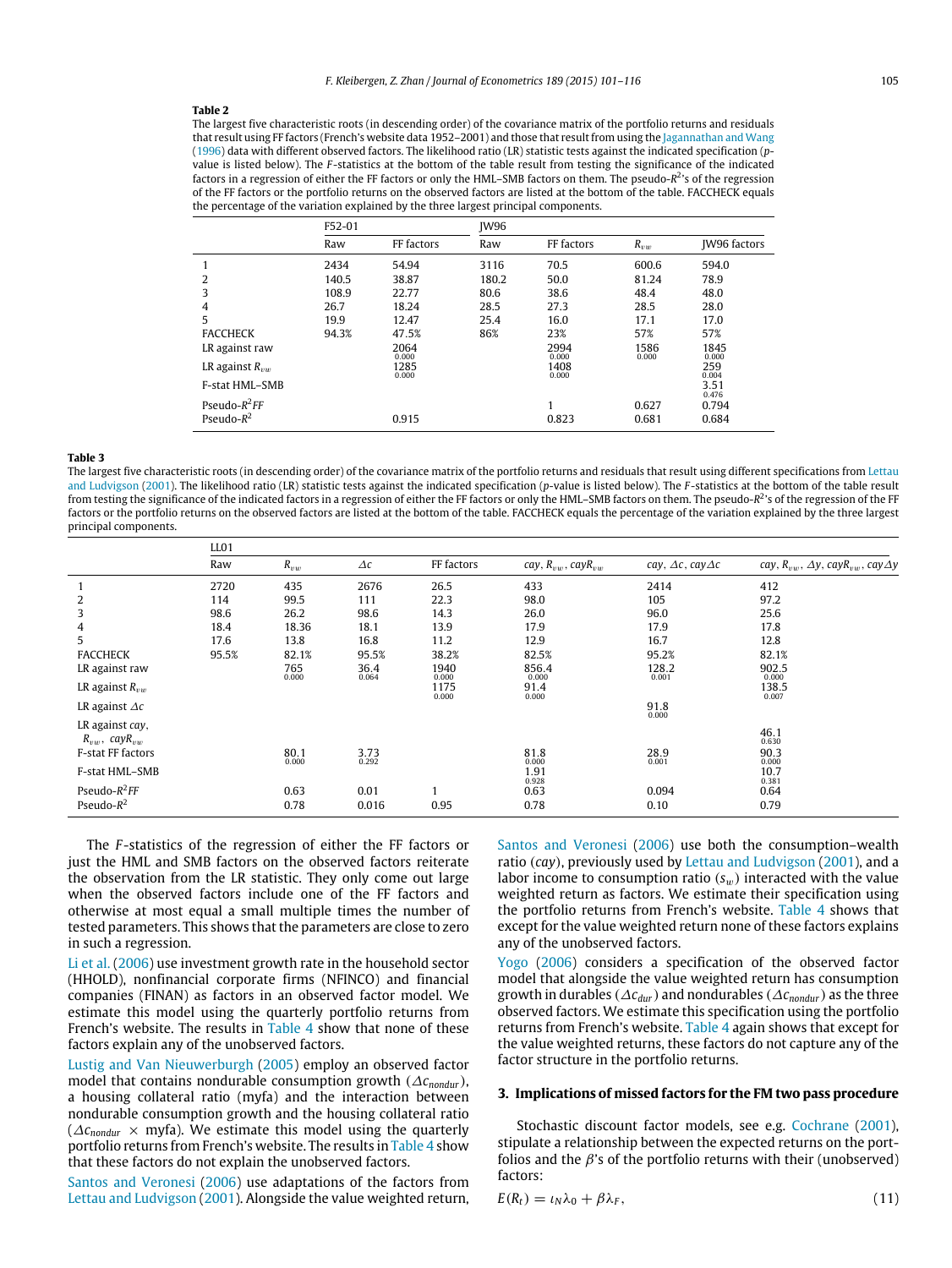#### <span id="page-6-0"></span>**Table 4**

The largest five characteristic roots (in descending order) of the covariance matrix of the portfolio returns and residuals that result using different specifications from [Li](#page-16-12) [et al.](#page-16-12) [\(2006\)](#page-16-12) (LVX06), [Lustig](#page-16-11) [and](#page-16-11) [Van](#page-16-11) [Nieuwerburgh](#page-16-11) [\(2005\)](#page-16-11) (LN05), [Santos](#page-16-13) [and](#page-16-13) [Veronesi](#page-16-13) [\(2006\)](#page-16-13) (SV06) and [Yogo](#page-16-31) [\(2006\)](#page-16-31) (Y06). The likelihood ratio (LR) statistic tests against the indicated specification (*p*-value is listed below). The *F* -statistics at the bottom of the table result from testing the significance of the indicated factors in a regression of the FF factors on them. The pseudo-*R* <sup>2</sup> of these regressions are listed at the bottom of the table. FACCHECK equals the percentage of the variation explained by the three largest principal components.

|                                    | F52-01 |              |                                     |               |                |                        |              |              |  |
|------------------------------------|--------|--------------|-------------------------------------|---------------|----------------|------------------------|--------------|--------------|--|
|                                    | Raw    | $R_{vw}$     | $\varDelta$ C <sub>nondurable</sub> | <b>FINAN</b>  | LVX06          | <b>LN05</b>            | <b>SV06</b>  | Y06          |  |
|                                    | 2434   | 465.2        | 2250                                | 2422          | 2404           | 2204                   | 439.7        | 465.1        |  |
| 2                                  | 140.5  | 140.3        | 139.5                               | 138.9         | 137.7          | 137.0                  | 122.7        | 139.1        |  |
| 3                                  | 108.9  | 36.7         | 108.8                               | 105.9         | 103.9          | 108.0                  | 36.3         | 36.1         |  |
| 4                                  | 26.7   | 21.6         | 26.6                                | 26.6          | 25.1           | 26.5                   | 21.5         | 21.6         |  |
| 5                                  | 19.9   | 16.8         | 19.9                                | 19.5          | 19.2           | 19.7                   | 16.3         | 16.1         |  |
| <b>FACCHECK</b>                    | 94.3%  | 81.4%        | 93.9%                               | 94.3%         | 94.3%          | 93.8%                  | 80.5%        | 81.5%        |  |
| LR against raw                     |        | 854<br>0.000 | 41.9<br>0.019                       | 35.2<br>0.085 | 111<br>0.004   | 93.5<br>0.07           | 972<br>0.000 | 904<br>0.00  |  |
| LR against FINAN                   |        |              |                                     |               | 75.87<br>0.011 |                        |              |              |  |
| LR against $\Delta c_{nondurable}$ |        |              |                                     |               |                | $51.6$ <sub>0.41</sub> |              | 863<br>0.000 |  |
| LR against $R_{vw}$                |        |              |                                     |               |                |                        | 118<br>0.000 | 50.4<br>0.46 |  |
| F-stat FF factors                  |        | -            | 22.4<br>0.000                       | 6.9<br>0.074  | 11.5<br>0.240  | 31.2<br>0.000          | -            | -            |  |
| Pseudo- $R^2$ FF                   |        | 0.321        | 0.028                               | 0.015         | 0.026          | 0.043                  | 0.374        | 0.326        |  |
| Pseudo- $R^2$                      |        | 0.723        | 0.065                               | 0.007         | 0.015          | 0.083                  | 0.739        | 0.724        |  |

with  $\iota_N$  the *N*-dimensional vector of ones,  $\lambda_0$  the zero- $\beta$  return and λ*<sup>F</sup>* the *k*-dimensional vector of factor risk premia. To estimate the risk premia, [Fama](#page-16-0) [and](#page-16-0) [MacBeth](#page-16-0) [\(1973\)](#page-16-0) propose a two pass procedure:

1. Estimate the observed factor model in  $(7)$  by regressing the portfolio returns  $R_t$  on the observed factors  $G_t$  to obtain the least squares estimator:

$$
\hat{B} = \sum_{t=1}^{T} \bar{R}_t \bar{G}'_t \left( \sum_{t=1}^{T} \bar{G}_t \bar{G}'_t \right)^{-1},\tag{12}
$$

 $\frac{1}{4}$   $\sum_{t=1}^{T} G_t$ ,  $\bar{R}_t = R_t - \bar{R}$  and  $\bar{R}_t = R_t - \bar{R}$  and  $\bar{R}_t = R_t - \bar{R}$  $\frac{1}{T} \sum_{t=1}^{T} R_t$ .

2. Regress the average returns,  $\bar{R}$ , on the vector of constants  $\iota_N$  and the estimated *B*, to obtain estimates of the zero- $\beta$  return  $\lambda_0$  and the risk premia λ<sub>F</sub>:

$$
\begin{pmatrix} \hat{\lambda}_0 \\ \hat{\lambda}_F \end{pmatrix} = \begin{bmatrix} (\iota_N \vdots \hat{B})' (\iota_N \vdots \hat{B}) \end{bmatrix}^{-1} (\iota_N \vdots \hat{B})' \bar{R}.
$$
 (13)

The FM two pass procedure uses the least squares estimator that results from the observed factor model to estimate the risk premia. The adequacy of the results that stem from the FM two pass regression hinges on the ability of the observed factor model to capture the factor structure of the portfolio returns. To highlight this, we specify an (infeasible) linear regression model for the unobserved factors  $F_t$  that uses the observed proxy factors  $G_t$  as explanatory variables:

$$
F_t = \mu_F + \delta G_t + V_t
$$
  
\n
$$
\delta = V_{FG} V_{GG}^{-1}
$$
\n(14)

with *VFG* the covariance between the unobserved and observed factors,  $V_{FG} = cov(F_t, G_t)$ , and  $V_{GG}$  the covariance matrix of the observed factors,  $V_{GG}$  =  $var(G_t)$ , and  $G_t$  and  $V_t$  are assumed to be uncorrelated with  $\varepsilon_t$  since  $F_t$  is uncorrelated with  $\varepsilon_t$ .<sup>[8](#page-6-1)</sup> We substitute  $(14)$  into  $(2)$  to obtain

$$
R_t = \mu_R + \beta \mu_F + \beta \delta G_t + \beta V_t + \varepsilon_t = \mu + \beta \delta G_t + U_t, \qquad (15)
$$

with  $\mu = \mu_R + \beta \mu_F$ ,  $U_t = \beta V_t + \varepsilon_t$ . When the observed proxy factors do not explain the unobserved factors well,  $\delta$  is small or zero and  $V_t$  is large and proportional to the unobserved factor  $F_t$ . The large value of *V<sup>t</sup>* then implies an unexplained factor structure in the residuals  $U_t$  of the observed factor model [\(15\)](#page-6-3) since  $U_t = \beta V_t + \varepsilon_t$ . Alongside the unexplained factor structure, the small value of  $\delta$ also implies that the estimand of  $\hat{B}$  in [\(12\),](#page-6-4) *i.e.*  $\beta\delta$ , is small. The traditional results for the FM two pass procedure are derived under the assumption that the estimand of  $\hat{B}$  is a full rank matrix so

<span id="page-6-7"></span><span id="page-6-4"></span>
$$
\hat{B} \to \beta \delta,\tag{16}
$$

is a full rank matrix, see e.g. [Fama](#page-16-6) [and](#page-16-6) [French](#page-16-6) [\(1993\)](#page-16-6) and [Shanken](#page-16-2) [\(1992\)](#page-16-2).

[Tables 2–4](#page-5-0) in Section [2](#page-2-2) show that for many of the observed (macro-) economic factors used in the literature, the estimand of  $\hat{B}$ ,  $\beta\delta$ , is such that we cannot reject that at least some or even all of its columns are close to zero. [Table 1,](#page-3-0) however, shows that a strong factor structure is present in portfolio returns which can be explained by the FF factors. It implies that all columns of  $\beta$  are nonzero so the proximity to zero of  $\beta\delta$  results from a small value of δ. This is also reflected by the *F* -statistics in [Tables 2–4.](#page-5-0) They test the hypothesis that  $\delta$ , or some of its rows, is equal to zero. Since *Ft* is unknown, we approximate it by the FF factors. [Tables 2–4](#page-5-0) show that, when the elements of  $\delta$  being tested do not concern the value weighted return, the *F* -statistics are either insignificant or just barely significant. The assumption that  $\beta\delta$  has a full rank value implies that  $\delta$  has a full rank value as well. But when  $\delta$ has a full rank value, the *F* -statistics in [Tables 2–4](#page-5-0) should all be proportional to the sample size just as they are when we use them to test the significance of elements of  $\delta$  that are associated with the value weighted return. The assumption of a full rank value of  $\delta$  is therefore not supported by the data when it is associated with factors other than the FF factors. A more appropriate assumption is to assume a value of  $\delta$  that leads to the smallish values of the *F* -statistics reported in [Tables 2–4.](#page-5-0)

<span id="page-6-5"></span><span id="page-6-3"></span><span id="page-6-2"></span>**Assumption 1.** When the sample size *T* increases, the parameter  $\delta$  in the (infeasible) linear regression model for the unobserved factors that uses the observed proxy factors as explanatory variables [\(14\)](#page-6-2) is drifting to zero:

<span id="page-6-6"></span>
$$
\delta = \frac{d}{\sqrt{T}},\tag{17}
$$

<span id="page-6-1"></span> $^8\,$  We could allow for correlation between  $(G_t,V_t)$  and  $\varepsilon_t.$  This would not alter our main results but complicate the exposition. We therefore refrained from doing so.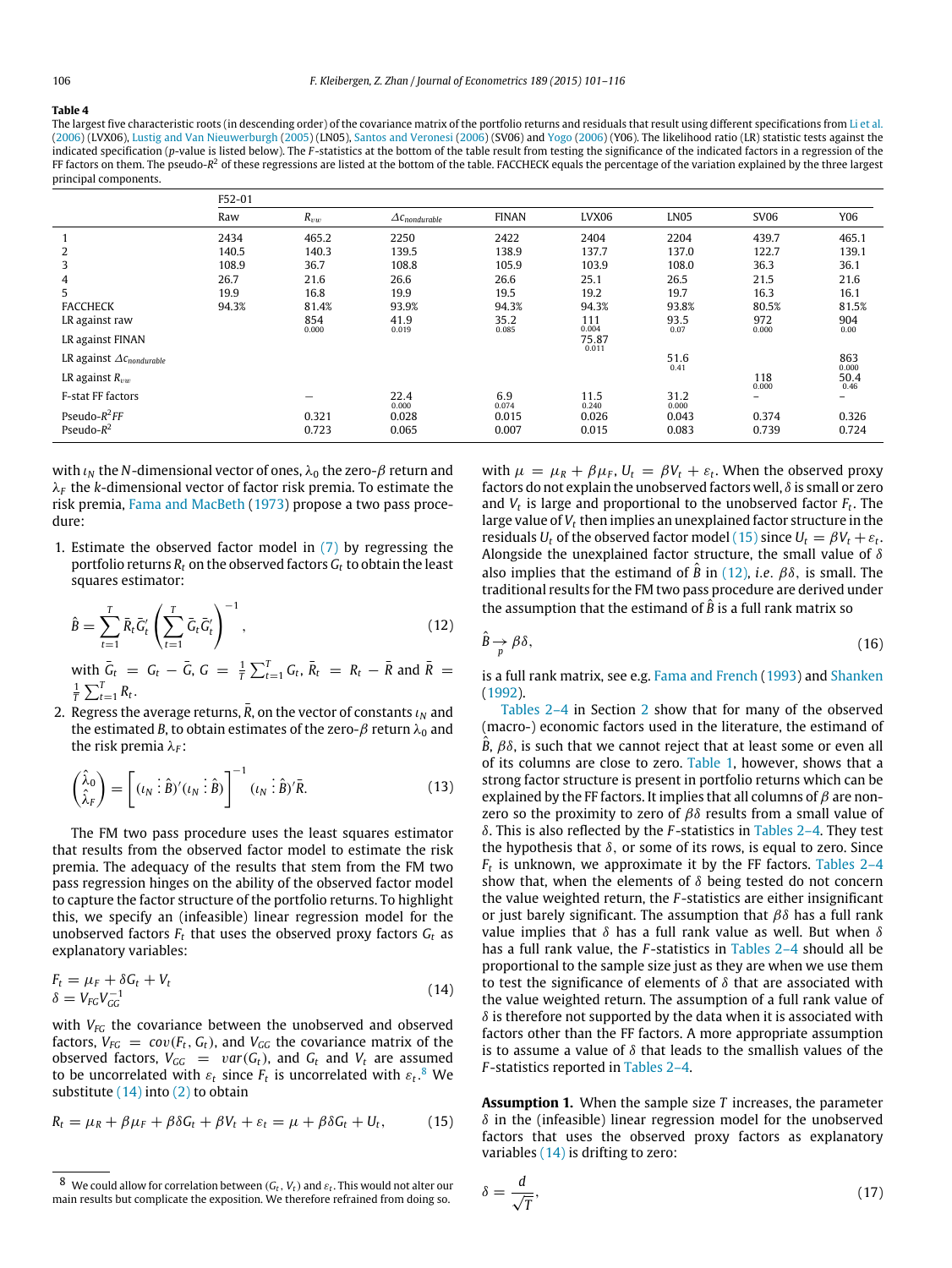with *d* a fixed  $k \times m$  dimensional full rank matrix, while the number of portfolios *N* stays fixed.

Traditional large sample inference requires that both  $\beta$  and  $\delta$ are full rank matrices which is not realistic in many applications. In so-called finite sample inference, no assumptions are made with respect to  $\beta$  and  $\delta$  and instead the disturbances of [\(15\)](#page-6-3) are as-sumed to be i.i.d. normal, see e.g. [MacKinlay](#page-16-19) [\(1987\)](#page-16-19) and [Gibbons](#page-16-20) [et al.](#page-16-20) [\(1989\)](#page-16-20). Traditional large sample inference generalizes finite sample inference in the sense that it does not require the disturbances to be normally distributed. The price paid for this is that  $\beta$ and  $\delta$  have to have fixed full rank values. [Assumption 1](#page-6-5) provides a generalization to both finite sample and traditional large sample inference since it neither assumes fixed full rank values for  $\beta$  and  $\delta$  nor normally distributed disturbances. Identical to finite sample inference, the results obtained from it therefore apply to small values of  $\beta$  and  $\delta$  but do not require normality of the disturbances. [Assumption 1](#page-6-5) is similar to the weak-instrument assumption made in econometrics, see e.g. [Staiger](#page-16-21) [and](#page-16-21) [Stock](#page-16-21) [\(1997\)](#page-16-21). [Assumption 1](#page-6-5) seems unrealistic but must solely be seen from the perspective that it leads to the smallish values of the *F* -statistics that test the significance of  $\delta$  in [\(14\)](#page-6-2) as reported in [Tables 2–4.](#page-5-0)

<span id="page-7-0"></span>**Theorem 1.** *Under [Assumption](#page-6-5)* 1*, the (infeasible) F-statistic testing the significance of* δ *in* [\(14\)](#page-6-2) *converges, when the sample size T goes to infinity, to a non-central* χ 2 *distributed random variable with km* degrees of freedom and non-centrality parameter trace (d<sup>\*</sup>'d<sup>\*</sup>), d<sup>\*</sup> =  $V_{VV}^{\frac{1}{2}} dV_{GG}^{-\frac{1}{2}}$ ,  $V_{VV} = var(V_t)$ .

**Proof.** Results straightforwardly from [Assumption 1,](#page-6-5) see also the Supplementary Appendix [\(Appendix B\)](#page-16-36). ■

<span id="page-7-1"></span>**Theorem 2.** *Under [Assumption](#page-6-5)* 1 *and portfolio returns that are generated by* [\(15\)](#page-6-3)*, the LR-statistic testing the significance of B in* [\(7\)](#page-3-4) *converges, when the sample size T goes to infinity, to a noncentral* χ 2 *distributed random variable with Nm degrees of freedom*

and non-centrality parameter trace  $(d^{+'}d^{+})$ ,  $d^{+} = V_{RR}^{-\frac{1}{2}}\beta dV_{GC}^{\frac{1}{2}}$ .

**Proof.** Results straightforwardly from [Assumption 1,](#page-6-5) see also the Supplementary Appendix [\(Appendix B\)](#page-16-36).

The large sample properties of the *F* and LR statistics stated in [Theorems 1](#page-7-0) and [2](#page-7-1) are in line with the realized values of the *F* and LR statistics stated in [Tables 2–4](#page-5-0) for all factors except the FF ones. The assumption of weak correlation between observed and unobserved factors made in [Assumption 1](#page-6-5) is therefore more appropriate for deriving the large sample properties of statistics in the FM two pass approach. This is especially relevant since these properties are considerably different from those derived under the traditional assumption. We focus on one kind of statistics which are commonly used in the FM two pass approach: *R* 2 's.

It is common practice to measure the explanatory power of a regression using a goodness of fit measure like the *R* 2 . Both the OLS and GLS  $R^2$ 's of the second pass regression of the FM two pass procedure are used for this purpose. We discuss them both and start with the most commonly used one which is the OLS *R* 2 .

OLS  $R^2$ . The OLS  $R^2$  equals the explained sum of squares over the total sum of squares when we only use a constant term so its expression reads

$$
R_{OLS}^2 = \frac{\bar{R}' P_{M_{l_N}\hat{B}}\bar{R}}{\bar{R}' M_{l_N}\bar{R}} = \frac{\bar{R}' M_{l_N}\hat{B}(\hat{B}' M_{l_N}\hat{B})^{-1}\hat{B}' M_{l_N}\bar{R}}{\bar{R}' M_{l_N}\bar{R}},
$$
(18)

with  $P_A = A(A'A)^{-1}A'$ ,  $M_A = I_N - P_A$  for a full rank matrix *A* and  $I_N$  the  $N \times N$  dimensional identity matrix. We analyze the behavior of  $R^2_{OLS}$  under the assumption that the observed and unobserved factors are only minorly correlated as stated in [Assumption 1.](#page-6-5)

<span id="page-7-6"></span>**Theorem 3.** *Under [Assumption](#page-6-5)* 1*, portfolio returns that are generated by* [\(15\)](#page-6-3) *and mean returns that are characterized by* [\(11\)](#page-5-2)*, the behavior of*  $R_{OLS}^2$  *in* [\(18\)](#page-7-2) *is in large samples characterized by:* 

<span id="page-7-3"></span>
$$
\frac{[\beta\lambda_F + \frac{1}{\sqrt{T}}(\beta\psi_{iF} + \psi_{i\varepsilon})]^T P_{M_{i_N}(\beta(d+\psi_{V\text{C}}) + \psi_{\varepsilon\text{C}})}[\beta\lambda_F + \frac{1}{\sqrt{T}}(\beta\psi_{iF} + \psi_{i\varepsilon})]}{[\beta\lambda_F + \frac{1}{\sqrt{T}}(\beta\psi_{iF} + \psi_{i\varepsilon})]^T M_{i_N}[\beta\lambda_F + \frac{1}{\sqrt{T}}(\beta\psi_{iF} + \psi_{i\varepsilon})]}, (19)
$$

 $w_{\text{HF}} = V_{\text{FF}}^{\frac{1}{2}} \psi_{\text{LF}}^* , \psi_{\text{LE}} = V_{\text{EE}}^{\frac{1}{2}} \psi_{\text{LE}}^* , \psi_{\text{VG}} = V_{\text{VV}}^{\frac{1}{2}} \psi_{\text{VG}}^* V_{\text{GG}}^{-\frac{1}{2}}$  and  $\psi_{\varepsilon G} = V_{\varepsilon \varepsilon}^{\frac{1}{2}} \psi_{\varepsilon G}^* V_{GG}^{-\frac{1}{2}}$  and  $\psi_{\iota F}^*$ ,  $\psi_{\iota \varepsilon}^*$ ,  $\psi_{\iota G}^*$  and  $\psi_{\varepsilon G}^*$  are  $k \times 1, N \times 1$ , *k* × *m and N* × *m dimensional random matrices whose elements are independently standard normally distributed.*

## **Proof.** See [Appendix A.](#page-14-0) ■

When the correlation between the observed and unobserved factors is large and their number is the same, so *d* in [\(17\)](#page-6-6) and [\(19\)](#page-7-3) is a square invertible matrix and large compared to  $\psi_{VG}$  and  $\psi_{\varepsilon G}$ ,  $R_{OLS}^2$  is equal to one when the sample size goes to infinity, see also [Lewellen](#page-16-18) [et al.](#page-16-18) [\(2010\)](#page-16-18).

<span id="page-7-4"></span>**Corollary 1.** *When the number of observed and unobserved factors is the same and they are highly correlated, so d in* [\(19\)](#page-7-3) *is a large invertible matrix which is of a larger order of magnitude than*  $\psi_{VG}$  *and*  $\psi_{\varepsilon G}$ *, R*<sub>OLS</sub> converges to one when the sample size T increases.

[Corollary 1](#page-7-4) shows the behavior of  $R_{OLS}^2$  under the conventional assumption of a full rank value of the estimand of  $\hat{B}$ . The  $R^2_{OLS}$  is then a consistent estimator of its population value.

<span id="page-7-5"></span>**Corollary 2.** *When the number of observed factors is less than the number of unobserved factors but the observed factors explain the unobserved factors well, so d in* [\(17\)](#page-6-6) *is a large full rank rectangular*  $k \times m$  dimensional matrix with  $m \leq k$ ,  $R_{OLS}^2$  is asymptotically *equivalent to*

$$
\frac{[\beta\lambda_F + \frac{1}{\sqrt{T}}(\beta\psi_{tF} + \psi_{t\epsilon})]'P_{M_{tN}\beta d}[\beta\lambda_F + \frac{1}{\sqrt{T}}(\beta\psi_{tF} + \psi_{t\epsilon})]}{[\beta\lambda_F + \frac{1}{\sqrt{T}}(\beta\psi_{tF} + \psi_{t\epsilon})]'M_{tN}[\beta\lambda_F + \frac{1}{\sqrt{T}}(\beta\psi_{tF} + \psi_{t\epsilon})]},
$$
(20)

*which converges, when the sample size T goes to infinity, to*

$$
\frac{\lambda'_{F}\beta'P_{M_{tN}\beta d}\beta\lambda_{F}}{\lambda'_{F}\beta'M_{tN}\beta\lambda_{F}}.\tag{21}
$$

The scenarios stated in [Corollaries 1](#page-7-4) and [2](#page-7-5) are also discussed in [Lewellen](#page-16-18) [et al.](#page-16-18) [\(2010\)](#page-16-18). The cases for which [Lewellen](#page-16-18) [et al.](#page-16-18) [\(2010\)](#page-16-18) do not provide any analytical results are those where:

- 1. the observed factors are only minorly correlated with the unobserved factors and
- 2. when only a few of the observed factors are strongly correlated with the unobserved factors and the number of correlated observed factors is less than the number of unobserved factors.

These are highly relevant cases since they apply to the (macro-) economic factors discussed previously. It is therefore important to have an analytical expression for the large sample behavior of  $R<sup>2</sup><sub>OLS</sub>$ so we understand where its properties result from.

<span id="page-7-2"></span>The first important property [Theorem 3](#page-7-6) shows is that, under [Assumption 1,](#page-6-5)  $R_{OLS}^2$  converges to a random variable. When *d* is of a larger order of magnitude than the random variables  $\psi_{VG}$  and  $\psi_{\varepsilon G}$ , the latter two do not affect the large sample behavior of  $R_{OLS}^2$  so  $R_{OLS}^2$  is a consistent estimator of its population value. This results in the behavior stated in [Corollaries 1](#page-7-4) and [2,](#page-7-5) see also [Lewellen](#page-16-18) [et al.](#page-16-18) [\(2010\)](#page-16-18). When *d* is of a similar order of magnitude than  $\psi_{VG}$  and  $\psi_{\varepsilon G}$ ,  $R_{OLS}^2$  is, however, no longer a consistent estimator of its population value since it converges to a random variable. Under case 2, the part of  $R_{OLS}^2$  associated with the strongly correlated observed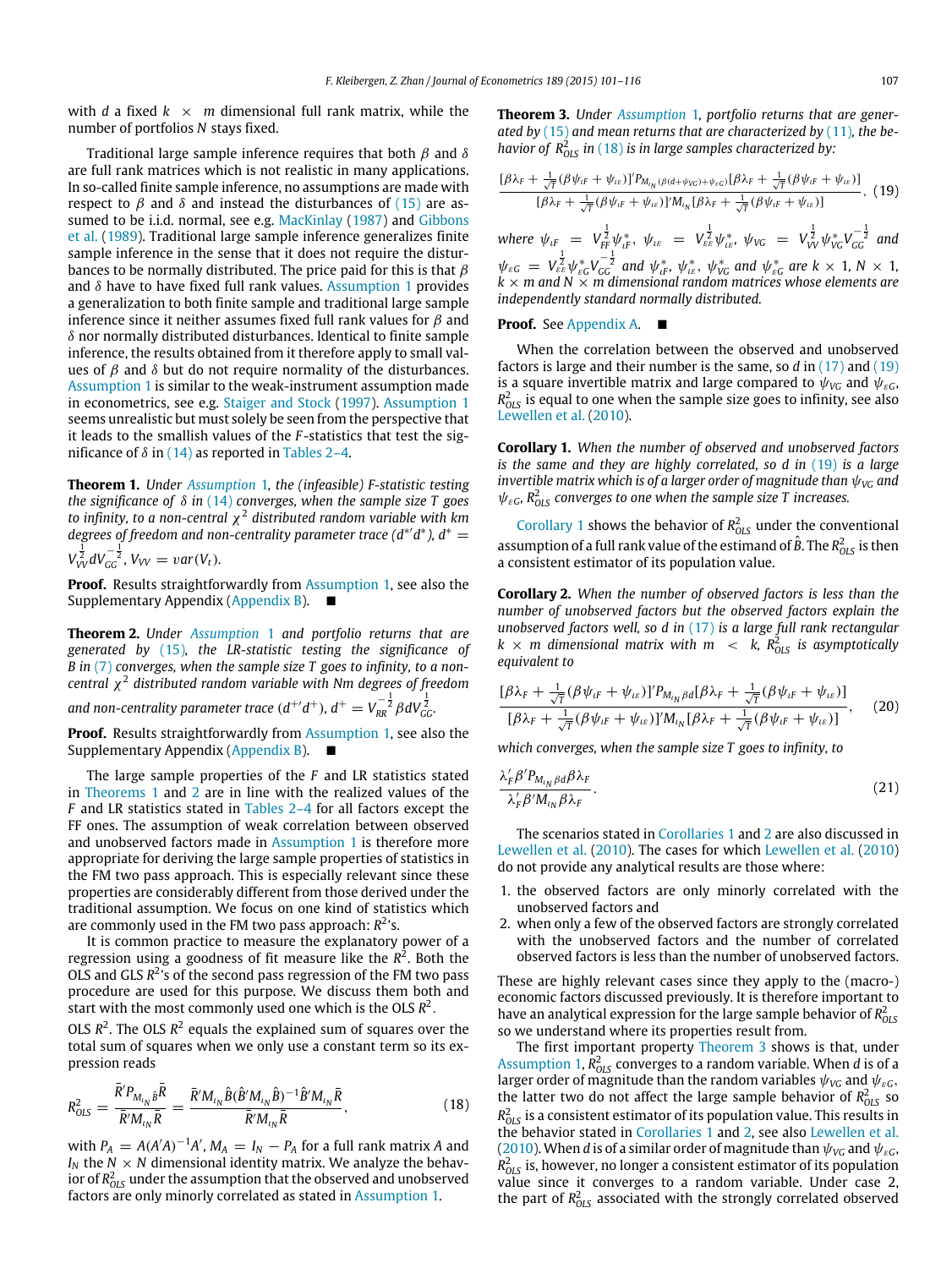<span id="page-8-0"></span>

$$
\frac{[\beta\lambda_{F} + \frac{1}{\sqrt{T}}(\beta\psi_{iF} + \psi_{i\epsilon})]'P_{M_{i_{N}}\beta d_{1}}[\beta\lambda_{F} + \frac{1}{\sqrt{T}}(\beta\psi_{iF} + \psi_{i\epsilon})]}{[\beta\lambda_{F} + \frac{1}{\sqrt{T}}(\beta\psi_{iF} + \psi_{i\epsilon})]'M_{i_{N}}[\beta\lambda_{F} + \frac{1}{\sqrt{T}}(\beta\psi_{iF} + \psi_{i\epsilon})]} + \frac{[\beta\lambda_{F} + \frac{1}{\sqrt{T}}(\beta\psi_{iF} + \psi_{i\epsilon})]'P_{M_{(i_{N}:\beta d_{1})}(\beta(d_{2} + \psi_{VG,2}) + \psi_{\epsilon G,2})}[\beta\lambda_{F} + \frac{1}{\sqrt{T}}(\beta\psi_{iF} + \psi_{i\epsilon})]}{[\beta\lambda_{F} + \frac{1}{\sqrt{T}}(\beta\psi_{iF} + \psi_{i\epsilon})]'M_{i_{N}}[\beta\lambda_{F} + \frac{1}{\sqrt{T}}(\beta\psi_{iF} + \psi_{i\epsilon})]} \tag{22}
$$

**Box I.**

factors converges to its population value while the remaining part converges to a random variable. In total,  $R_{\rm OLS}^2$  is therefore also not consistent and converges to a random variable.

<span id="page-8-1"></span>**Corollary 3.** *Under [Assumption](#page-6-5)* 1 *and when only the first m*<sup>1</sup> *observed factors are strongly correlated with the unobserved factors*

and  $m_1$  is less than k, so  $d = (d_1 \dot{d}_2), d_1 : k \times m_1, d_2 : k \times m_2, m_1 +$ *m*<sup>2</sup> = *m, with d*<sup>1</sup> *large and d*<sup>2</sup> *small, the large sample behavior of R* 2 *OLS is characterized by the equation given in* [Box I](#page-8-0) *where we use that*

 $P_{(A:B)} = P_A + P_{M_A B}$  and  $\psi_{VG} = (\psi_{VG,1}: \psi_{VG,2}), \psi_{\varepsilon V} = (\psi_{\varepsilon V,1}: \psi_{\varepsilon V,2})$ *and*  $\psi_{\text{VG},1} : k \times m_1, \, \psi_{\text{VG},2} : k \times m_2, \, \psi_{\varepsilon \text{V},1} : N \times m_1, \, \psi_{\varepsilon \text{V},2} : N \times m_2$ .

Without loss of generality, we have assumed in [Corollary 3](#page-8-1) that only the first  $m_1$  observed factors are correlated with the unobserved ones. A similar result is obtained when more than *m*<sup>1</sup> of the observed factors are correlated with the unobserved ones but they are correlated in an identical manner. In that case  $d_1$  would be a matrix which is of reduced rank for which we can adapt the expression in [Corollary 3](#page-8-1) accordingly.

[Corollary 3](#page-8-1) shows that the large sample behavior of  $R_{OLS}^2$  consists of two components, one which converges to the population value of  $R^2_{OLS}$  when we use only those observed factors that are strongly correlated with the unobserved ones and the other random component results from those observed factors that are minorly correlated with the unobserved factors. Hence overall  $R^2_{OLS}$  converges to a random variable as well so it is not a consistent estimator of its population value.

Having now established that  $R^2_{OLS}$  converges to a random variable in cases which are reminiscent of using (macro-) economic proxy factors other than the FF factors, it is important to establish the behavior of this random variable. The expression of the limiting behavior of  $R_{OLS}^2$  is such that only the numerator is random since the denominator of  $R^2_{OLS}$  converges to its population value. [Theorem 3](#page-7-6) shows that the numerator consists of the projection of

$$
M_{\iota_N}\left[\beta\lambda_F+\frac{1}{\sqrt{T}}(\beta\psi_{\iota F}+\psi_{\iota\epsilon})\right] \quad \text{on } M_{\iota_N}(\beta\ (d+\psi_{\text{VG}})+\psi_{\varepsilon\text{G}}).
$$

The first element of the part where you project on, *i.e.*  $M_{\iota_N}\beta(d +$  $\psi_{\text{VG}}$ ), is tangent to  $M_{\iota_N}\beta(\lambda_F + \frac{1}{\sqrt{T}}\psi_{\iota F})$  since both are linear combinations of  $M_{\iota_N}\beta$ . This implies that the numerator of  $R_{OLS}^2$  is big whenever  $M_{\iota_N}\overset{.}{\beta}(d+\psi_{\it VG})$  is relatively large compared to  $\widetilde{M}_{\iota_N}\psi_{\varepsilon G}$ regardless of whether this results from a large value of *d* or not.

When the observed proxy factors *G<sup>t</sup>* explain the unobserved factors well, *d* is large and *V<sup>t</sup>* is small. When *V<sup>t</sup>* is small, there is no unexplained factor structure in the residuals of [\(15\),](#page-6-3) *Ut*, that results from regressing the portfolio returns on the observed proxy factors. When we use factors other than the FF factors, the *F* - statistics and pseudo-R<sup>2</sup>'s, indicated by pseudo-R<sup>2</sup>FF, in [Tables 2–4](#page-5-0) show that *d* is small and *V<sup>t</sup>* often explains more than ten times as much of the variation in  $F_t$ , measured by pseudo- $R^2FF$ , than the observed proxy factors *G<sup>t</sup>* . The same reasoning applies when the observed proxy factors include the value weighted return and we consider the increment in the pseudo-*R* 2 that results from adding observed proxy factors other than the FF factors. Hence for all

these observed proxy factors, *d* is small and *V<sup>t</sup>* is large and causes, since it is multiplied by  $\beta$ , an unexplained factor structure in the residuals of [\(15\).](#page-6-3) This unexplained factor structure also indicates that  $\beta V_t$  is large compared to  $\varepsilon_t$  in [\(15\).](#page-6-3) The weighted averages of these components converge to  $\psi_{\text{VG}}$  and  $\psi_{\varepsilon G}$ . The small values of the pseudo- $R^2$ 's thus imply that *d* is small relative to  $\psi_{VG}$  while the unexplained factor structure indicates that  $\beta\psi_{\text{VG}}$  is large relative to  $\psi_{\varepsilon G}$ . Taken all together this implies that large values of  $R_{OLS}^2$ result from the projection of  $M_{\iota_N}\beta(\lambda + \frac{1}{\sqrt{T}}\psi_{\iota F})$  on  $M_{\iota_N}\beta\psi_{\iota G}$  since *M*<sub>*ι</sup>N</sub> β* $ψ$ *<sub><i>VG*</sub> is large compared to both  $M$ <sub>*ι<sub>N</sub></sub> βd* and  $M$ <sub>*ιN</sub>*  $ψ$ <sub>εG</sub>. Hence,</sub></sub></sub> since  $\beta \psi_{\text{VG}}$  is part of the estimation error of  $\hat{B}$ , it is the estimation error of  $\hat{B}$  that leads to the large values of  $R_{OLS}^2$  when *d* is small. These large values of  $R_{OLS}^2$  are therefore not indicative of the strength of the relationship between expected portfolio returns and observed proxy factors.

The same reasoning that applies to  $R_{OLS}^2$  in case 1, as described above, holds for case 2 as well. [Corollary 3](#page-8-1) shows that  $R_{OLS}^2$  then converges to the sum of two components. The first of these two components converges to the population value of  $R_{OLS}^2$  that results from only using the strongly correlated observed factors. The second component has a similar expression as  $R_{OLS}^2$  in case 1. Identical to  $R_{OLS}^2$  in case 1, its large values when the observed factors do not explain the unobserved factors therefore result from the estimation error in *<sup>B</sup>*ˆ.

The above shows that the unexplained factor structure in the residuals of [\(15\)](#page-6-3) can lead to large values of the  $R_{OLS}^2$  when the observed proxy and unobserved true factors are minorly correlated. We have discussed several statistics, like, for example, *F* and *LR* statistics, pseudo-R<sup>2</sup>'s and our FACCHECK measure, to shed light on the small correlation between observed and unobserved factors. Of all these statistics, FACCHECK [\(6\)](#page-3-5) directly measures the unexplained factor structure in the residuals or put differently the relative size of  $\beta \psi_{\text{VG}}$  compared to  $\psi_{\varepsilon G}$ . Consequently, applying the FACCHECK statistic to the residuals of the observed factor model helps gauge the reliability of  $R_{OLS}^2$ . When analyzing twenty five portfolios, a value of FACCHECK of around 0.95, implies that this relative size is around 20, it is around 4 when FACCHECK is 0.8 and around 1.5 when FACCHECK is 0.6. Hence for values of FACCHECK around 0.5–0.6, the influence of the factor structure on  $R_{OLS}^2$  is comparable to that of the idiosyncratic components. This would make a sensible rule of thumb for applying FACCHECK to assess the extent to which a large value of  $R^2_{OLS}$  is indicative of the strength of the second pass cross sectional regression. When FACCHECK is small,  $R_{OLS}^2$  can be straightforwardly interpreted but not so if FACCHECK is large in which case we should interpret it cautiously.

### **Simulation experiment**

We conduct a simulation experiment to further illustrate the properties of  $R_{OLS}^2$  and the accuracy of the large sample distribution stated in [Theorem 3.](#page-7-6) Our simulation experiment is calibrated to data from [Lettau](#page-16-10) [and](#page-16-10) [Ludvigson](#page-16-10) [\(2001\)](#page-16-10). We use the FM two pass procedure to estimate the risk premia on the three FF factors using their returns on twenty-five size and book to market sorted portfolios from 1963 to 1998. We then generate portfolio returns from the factor model in [\(2\),](#page-2-1) with  $\mu = \iota_N \lambda_0 + \beta \lambda_F$ , and  $E(F_t) = 0$ using the estimated values of  $\beta$ ,  $\lambda_0$  and  $\lambda_F$  as the true values and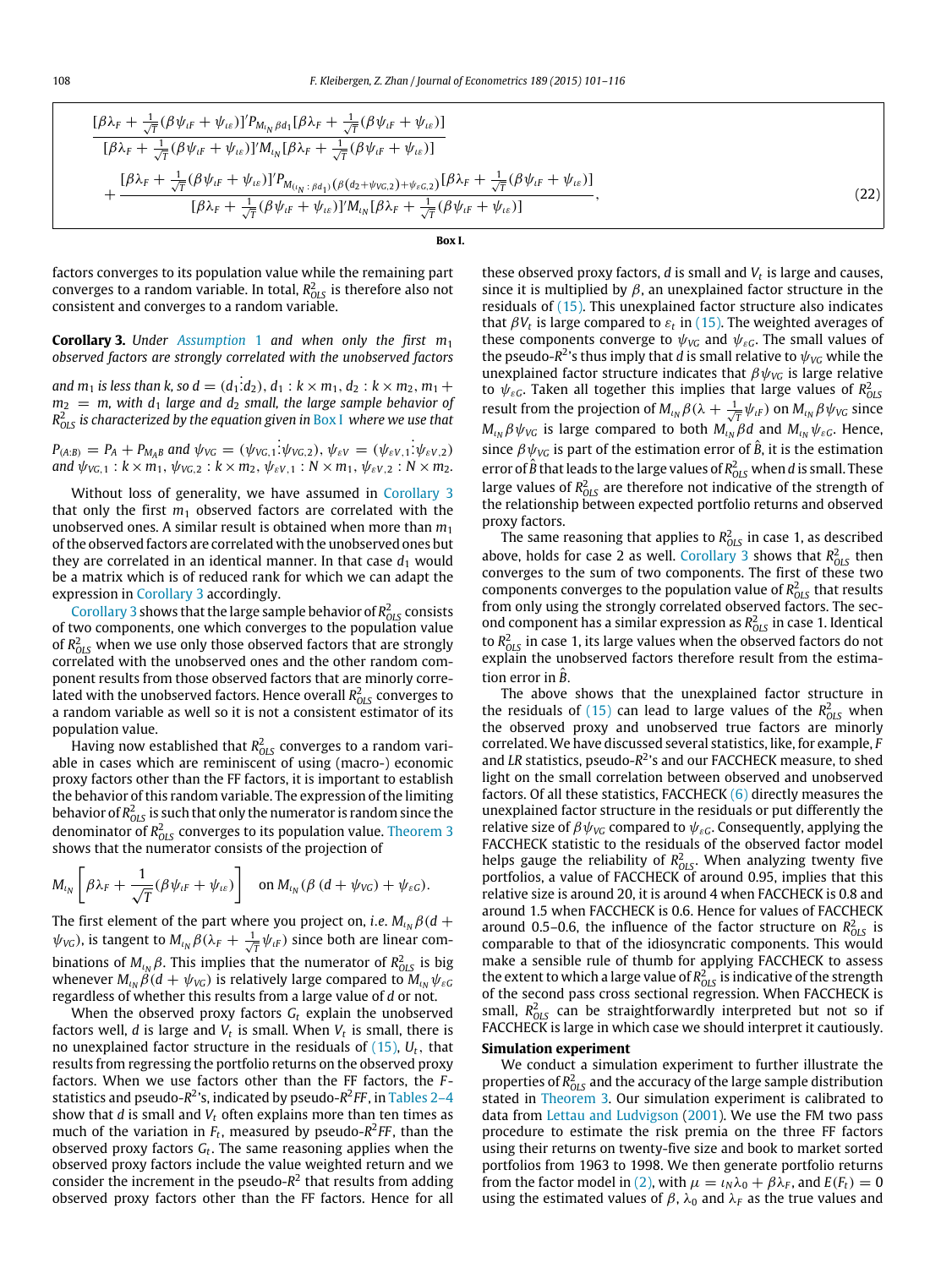factors  $F_t$  and disturbances  $\varepsilon_t$  that are generated as i.i.d. normal with mean zero and covariance matrices  $\hat{V}_{FF}$  and  $\hat{V}_{\varepsilon\varepsilon}$  with  $\hat{V}_{FF}$ the covariance matrix of the three FF factors and  $\hat{V}_{\varepsilon\varepsilon}$  the residual covariance matrix that results from regressing the portfolio returns on the three FF factors. The number of time series observations is the same as in [Lettau](#page-16-10) [and](#page-16-10) [Ludvigson](#page-16-10) [\(2001\)](#page-16-10).

We use the simulated portfolio returns to compute the density functions of  $R_{OLS}^2$  in [\(18\)](#page-7-2) using an observed factor  $G_t$  that initially only consists of the first (observed) factor, then of the first two factors and then of all three factors. Alongside the density function of  $R_{OLS}^2$  that results from simulating from the model, we also use the approximation that results from [Theorem 3.](#page-7-6) [Fig. 1\(](#page-10-0)a) in Panel 1 shows that the density functions of  $R^2_{OLS}$  that result from simulating from the model and from the approximation in [Theorem 3](#page-7-6) are almost identical. The figures in Panel 1 further show that, as expected, the distribution of  $R_{OLS}^2$  moves to the right when we add an additional true factor. [Fig. 1\(](#page-10-0)a) also shows that  $R^2_{OLS}$  is close to one when we use all three factors as stated in [Corollary 1.](#page-7-4)

To show the extent to which the observed factor model explains the factor structure of the portfolio returns, Panel 1 also reports the density function of FACCHECK. [Fig. 1\(](#page-10-0)b) shows that when we use only one factor, the three largest principal components explain around 81% of the variation which is roughly equal to the 82% that we stated in [Tables 3](#page-5-1) and [4](#page-6-0) when we use the value weighted re-turn as the only factor.<sup>[9](#page-9-0)</sup> The variation explained by the three largest principal components decreases to 58% when we use two factors and 38% when we use all three factors. The last percentage is similar to the percentage in [Table 3](#page-5-1) when we use all three FF factors.

Panel 2 shows the density functions that result from another simulation experiment where we simulate from the same model as used previously but now we estimate an observed factor model with only useless factors. We start out with an observed factor model with one useless factor and then add one or two additional useless factors. Again we obtain virtually the same distributions from simulating from the model and using the approximation from [Theorem 3.](#page-7-6)

The density functions of  $R_{OLS}^2$  in [Fig. 2\(](#page-10-1)a) are surprising. They dominate the distribution of  $R^2_{OLS}$  in case we only use one of the true factors. Hence, based on  $R_{\rm OLS}^2$ , observed factor models with useless factors outperform an observed factor model which just has one of the three true factors. It is even such that the  $R^2_{OLS}$  that results from using three useless factors often exceeds the  $R_{OLS}^2$  when we use two valid factors. This becomes even more pronounced when we add more useless factors which we do not show. To reveal that the observed factor models with the useless factors do not explain anything, we also computed the density function of FACCHECK. As expected, its density functions that result from the three specifications with the useless factors all lie on top of one another at 95% which is identical to the value of the ratio in [Tables 2](#page-5-0) and [4](#page-6-0) when the observed factors matter very little.

Similar results are shown in Panel 3 where we use a setting with one valid factor and then add one or two irrelevant factors. The figures in Panel 3 show that the distribution of  $R_{OLS}^2$  in case of one valid factor and one or two irrelevant factors is similar to the one that results from two or three irrelevant factors. The main difference between the distributions for these settings occurs for the density of FACCHECK which shows that the unexplained factor structure in Panel 3 is less pronounced than in Panel 2.

The expression of the large sample distribution of  $R^2_{OLS}$  in [Theo](#page-7-6)[rem 3](#page-7-6) states the importance of the unexplained factor structure

for  $R_{OLS}^2$ . This is further shown by the simulation results in Panels 1–3. It all shows that  $R_{OLS}^2$  cannot be interpreted appropriately without some diagnostic statistic that reports on the unexplained factor structure. Hence,  $R_{OLS}^2$  is only indicative for a relationship between portfolio returns and the observed factors when there is no unexplained factor structure in the residuals. To further emphasize this, we conduct another simulation experiment where we specifically analyze the influence of the unexplained factor structure. We therefore estimate an observed factor model that has three useless factors. To show the sensitivity of  $R_{OLS}^2$  to the unexplained factor structure, we simulate from the same model as used previously but we now use three different settings of the covariance matrix *V*εε of the disturbances in the original factor model:  $V_{\varepsilon\varepsilon} = 25 \hat{V}_{\varepsilon\varepsilon}$  (weak factor structure),  $V_{\varepsilon\varepsilon} = \hat{V}_{\varepsilon\varepsilon}$  (factor structure) and  $V_{\varepsilon\varepsilon} = 0.04 \hat{V}_{\varepsilon\varepsilon}$ (strong factor structure) with  $\hat{V}_{\varepsilon\varepsilon}$  the residual covariance matrix that results from regressing the portfolio returns on the three FF factors. No changes are made to the specification of the risk premia or the  $\beta$ 's so the factor pricing in the model where we simulate from remains unaltered except for the covariance matrix of the disturbances. The results are reported in Panel 4.

The figures in Panel 4 reiterate the sensitivity of the distribution of  $R_{OLS}^2$  to the unexplained factor structure in the residuals. [Fig. 4\(](#page-11-0)a) shows that for the same irrelevant explanatory power of the observed factor model,  $R_{OLS}^2$  varies greatly. Fig.  $4(b)$  shows that for the observed factor models where  $R_{OLS}^2$  is high in [Fig. 4\(](#page-11-0)a) also the unexplained factor structure in the residuals is very strong. For the observed factor model where the factor structure in the residuals is rather mild, the density of  $R_{OLS}^2$  is as expected and close to zero. Hence, for the models where there is still a strong unexplained factor structure in the residuals,  $R_{OLS}^2$  is not indicative of a relationship between expected portfolio returns and the observed factors.

[Tables 5](#page-11-1) and [6](#page-12-0) report  $R_{OLS}^2$ , FACCHECK and pseudo- $R^2$  for the specifications in [Tables 3](#page-5-1) and  $4$ . Many of the specifications stated in [Tables 5](#page-11-1) and [6](#page-12-0) have high values of  $R_{OLS}^2$ . Except for the specification using the FF factors, all of these specifications also have large values of the factor structure check, which indicates that there is an unexplained factor structure in the first pass residuals, and small values of the pseudo-*R* 2 's in [Tables 2–4](#page-5-0) which indicate a small value of *d*. We just showed that  $R_{OLS}^2$  is then not indicative of a relationship between expected portfolio returns and observed factors since these large values result from the estimation error in the estimated  $\beta$ 's [o](#page-16-10)f the observed proxy factors. [Tables 5](#page-11-1) and [6](#page-12-0) correspond with [Let](#page-16-10)[tau](#page-16-10) [and](#page-16-10) [Ludvigson](#page-16-10) [\(2001\)](#page-16-10), [Li](#page-16-12) [et al.](#page-16-12) [\(2006\)](#page-16-12), [Lustig](#page-16-11) [and](#page-16-11) [Van](#page-16-11) [Nieuwer](#page-16-11)[burgh](#page-16-11) [\(2005\)](#page-16-11), [Santos](#page-16-13) [and](#page-16-13) [Veronesi](#page-16-13) [\(2006\)](#page-16-13) and [Yogo](#page-16-31) [\(2006\)](#page-16-31), so the reported  $R_{OLS}^2$ 's are not indicative of a relationship between expected portfolio returns and observed proxy factors.

**GLS**  $R^2$ . The GLS  $R^2$  equals the explained sum of squares over the total sum of squares in a GLS regression where we weight by the inverse of the covariance matrix of *R*:

<span id="page-9-1"></span>
$$
R_{GLS}^{2} = \frac{\bar{R}'\bar{M}\hat{B}(\hat{B}'\bar{M}\hat{B})^{-1}\hat{B}'\bar{M}\bar{R}}{\bar{R}'\bar{M}\bar{R}}
$$
  

$$
= \frac{(V_{RR}^{-\frac{1}{2}}\bar{R})'P_{M_{CR}^{-\frac{1}{2}}V_{RR}^{-\frac{1}{2}}\hat{B}}(V_{RR}^{-\frac{1}{2}}\bar{R})}{(V_{RR}^{-\frac{1}{2}}\bar{R})'M_{V_{RR}^{-\frac{1}{2}}(V_{RR}^{-\frac{1}{2}}\bar{R})}},
$$
(23)

 $W$  ith  $\bar{M} = V_{RR}^{-1} - V_{RR}^{-1} \iota_N (\iota_N' V_{RR}^{-1} \iota_N)^{-1} \iota_N' V_{RR}^{-1}$ .

Under the conventional assumption of a full rank value of the estimand of  $\hat{B}$ ,  $R_{OLS}^2$  is a consistent estimator of its population value. For many observed proxy factors, this assumption is not realistic. To accommodate such instances, we made [Assumption 1](#page-6-5) using which [Theorem 3](#page-7-6) shows that the  $R_{OLS}^2$  then converges to a random variable. Alongside the explanatory power of the observed proxy

<span id="page-9-0"></span>We note that the Jagannathan–Wang data contains one hundred portfolio returns so the explained percentage of the variation is not comparable with that which results when we use the value weighted return as the only factor for the Jagannathan–Wang data.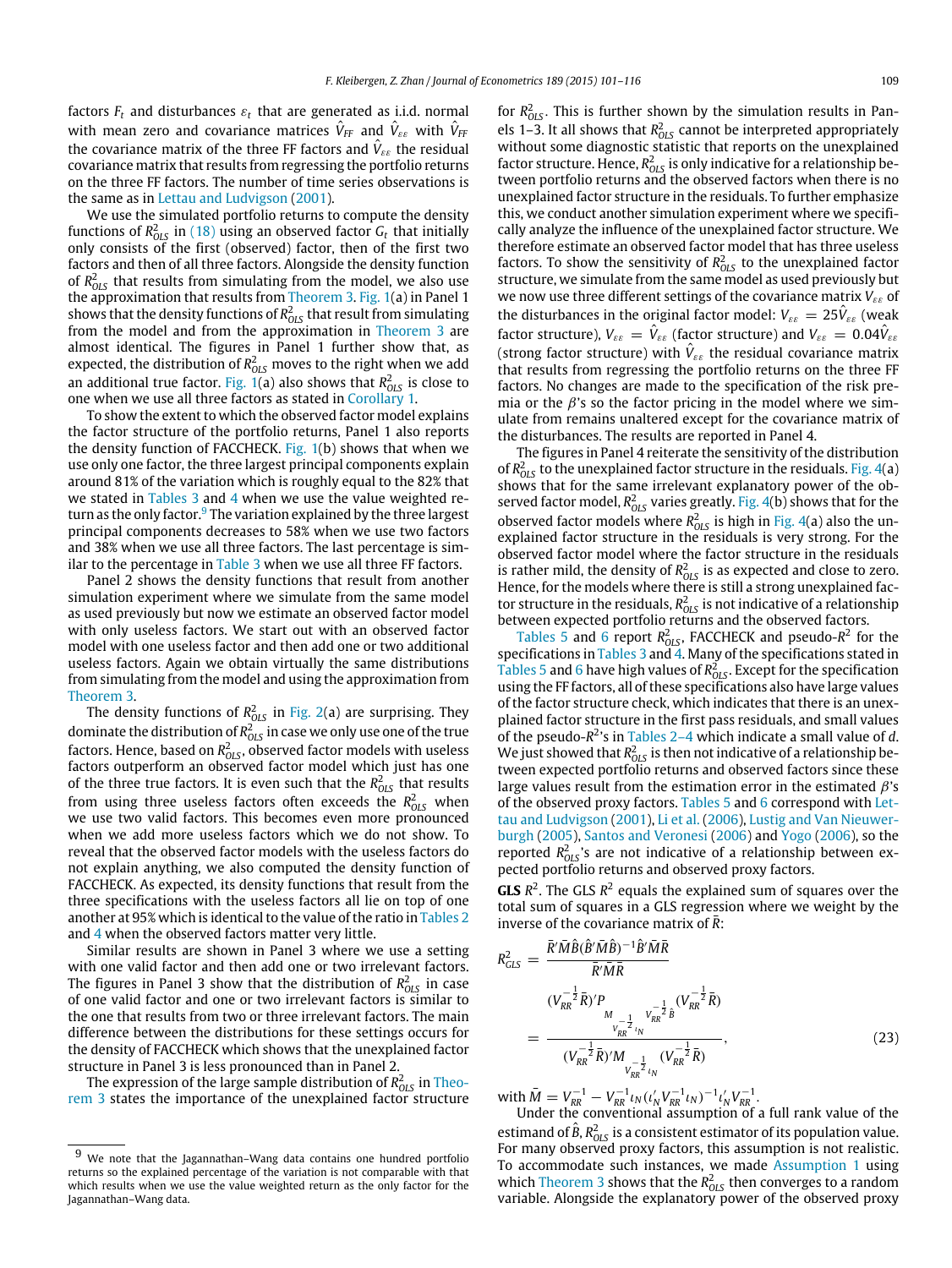<span id="page-10-0"></span>

**Fig. 1.** (a) Density functions of  $R^2_{OLS}$ . (b) Density functions of FACCHECK.

Panel 1. Density functions of R<sub>OLS</sub> and FACCHECK (the ratio of the sum of the three largest characteristic roots of the residual covariance matrix over the sum of all characteristic roots) when we use one of the three factors (solid), two (dashed–dotted) and all three (dashed). [Fig. 1\(](#page-10-0)a) also shows the large sample distributions from [Theorem 3](#page-7-6) (dotted lines).

<span id="page-10-1"></span>

**Fig. 2.** (a) Density functions of  $R^2_{OLS}$ . (b) Density functions of FACCHECK.

Panel 2. Density functions of R<sub>OLS</sub> and FACCHECK (the ratio of the sum of the three largest characteristic roots of the residual covariance matrix over the sum of all characteristic roots) when we use one useless factor (solid), two (dashed–dotted) and three (dashed). [Fig. 2\(](#page-10-1)a) also shows the large sample distributions from [Theorem 3](#page-7-6) (dotted lines).

<span id="page-10-2"></span>



**Fig. 3.** (a) Density functions of R<sub>ots</sub>. (b) Density functions of FACCHECK.<br>Panel 3. Density functions of R<sub>ots</sub> and FACCHECK (the ratio of the sum of the three largest characteristic roots of the residual covariance mat shows the large sample distributions from [Theorem 3](#page-7-6) (dotted lines).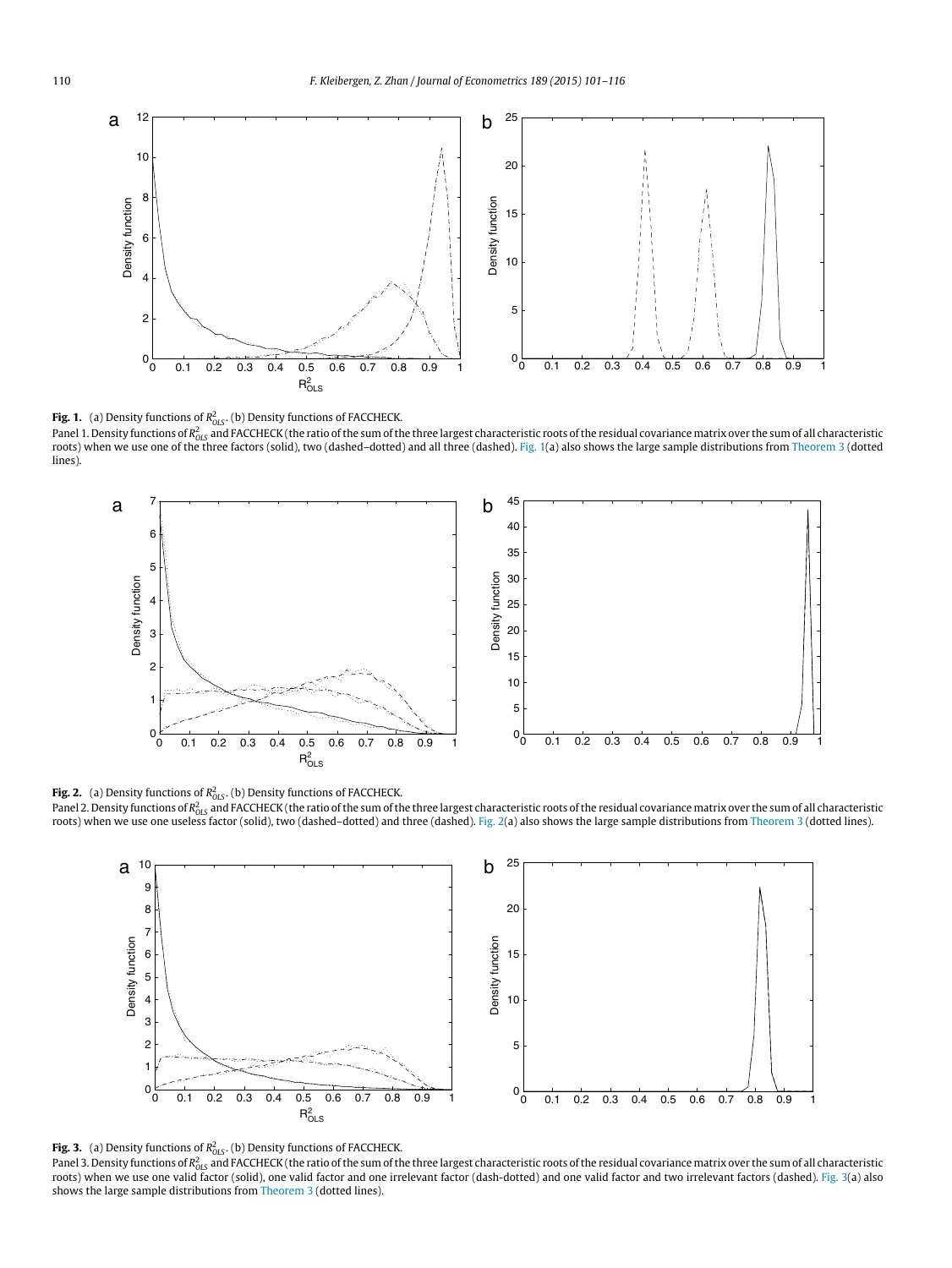<span id="page-11-0"></span>

**Fig. 4.** (a) Density functions of the  $R^2$ . (b) Density functions of FACCHECK. Panel 4. Density functions of R<sub>OLS</sub> and FACCHECK (the ratio of the sum of the three largest characteristic roots of the residual covariance matrix over the sum of all characteristic roots) when we use three useless factors and there is a factor structure (solid line), strong factor structure (dashed line) and weak factor structure (dashed-dotted line).

<span id="page-11-1"></span>**Table 5** *R*-squared of the second pass regression of the FM two pass procedure, FACCHECK (the percentage of the variation explained by the three largest principal components) and the pseudo-*R*-squared for different specifications from [Lettau](#page-16-10) [and](#page-16-10) [Ludvigson](#page-16-10) [\(2001\)](#page-16-10).

|                 | LL01     |            |            |                              |                                  |                                                            |  |  |  |  |
|-----------------|----------|------------|------------|------------------------------|----------------------------------|------------------------------------------------------------|--|--|--|--|
|                 | $R_{nm}$ | $\Delta c$ | FF factors | cay, $R_{vw}$ , cay $R_{vw}$ | cay, $\Delta c$ , cay $\Delta c$ | cay, $R_{vw}$ , $\Delta y$ , cay $R_{vw}$ , cay $\Delta y$ |  |  |  |  |
| $R_{OLS}^2$     | 0.01     | 0.16       | 0.80       | 0.31                         | 0.70                             | 0.77                                                       |  |  |  |  |
| <b>FACCHECK</b> | 82.1%    | 95.5%      | 38.2%      | 82.5%                        | 95.2%                            | 82.1%                                                      |  |  |  |  |
| $pseudo-R^2$    | 0.78     | 0.016      | 0.95       | 0.78                         | 0.10                             | 0.79                                                       |  |  |  |  |

factors for the unobserved factors, the large sample behavior of  $R^2_{\scriptscriptstyle ILS}$  crucially depends on the scaled risk premia on the unobserved

factors,  $(\frac{V_{FF}}{T})^{-\frac{1}{2}}\lambda_F$ . We assume that these relative risk premia do not change with the sample size which is in line with their relatively small values reported in [Table 7.](#page-12-1) When we do not make this assumption and just assume that the risk premia are constant, the *R* 2 *GLS* always converges to one when the sample size increases which we deem unrealistic.

<span id="page-11-2"></span>**Assumption 2.** The scaled risk premia  $\left(\frac{V_{FF}}{T}\right)^{-\frac{1}{2}}\lambda_F$  remain constant when the sample size increases so

$$
\left(\frac{V_{FF}}{T}\right)^{-\frac{1}{2}}\lambda_F = l,\tag{24}
$$

with *l a k* dimensional fixed vector, for different values of the sample size *T* .

<span id="page-11-3"></span>**Theorem 4.** *Under [Assumptions](#page-6-5)* 1 and [2](#page-11-2)*, portfolio returns that are generated by* [\(15\)](#page-6-3) *and mean returns on the portfolios that are characterized by* [\(11\)](#page-5-2)*, the behavior of R*<sup>2</sup> *GLS in* [\(23\)](#page-9-1) *is in large samples characterized by:*

$$
\frac{\left\{\begin{pmatrix}W'l\\0\end{pmatrix}+\psi^*\right\}'P_{W_{\frac{V-1}{2}l}}\left\{\begin{pmatrix}W'V_{FF}^{-\frac{1}{2}}dV_{GG}^{\frac{1}{2}}\\0\end{pmatrix}+\varphi^*\right\}\begin{pmatrix}\begin{pmatrix}W'l\\0\end{pmatrix}+\psi^*\end{pmatrix}}{\left\{\begin{pmatrix}W'l\\0\end{pmatrix}+\psi^*\right\}'M_{\frac{1}{V_{RR}}l_{2l}}\left\{\begin{pmatrix}W'l\\0\end{pmatrix}+\psi^*\right\}},
$$
\n(25)

where  $\psi^*$  and  $\varphi^*$  are independent N  $\times$  1 and N  $\times$  m dimensional *random matrices whose elements have independent standard normal distributions, W is an orthonormal k* × *k dimensional matrix which contains the eigenvectors of*

$$
\left[ (\beta'\beta)^{\frac{1}{2}}V_{FF}(\beta'\beta)^{\frac{1}{2}} + (\beta'\beta)^{-\frac{1}{2}}\beta'V_{\varepsilon\varepsilon}\beta(\beta'\beta)^{-\frac{1}{2}} \right]
$$
 (26)

and  $M_{\frac{1}{V_{RR}^{-\frac{1}{2}}l_{N}}}$ *is characterized by*

$$
I_{N} - \left( W'V_{FF}^{-\frac{1}{2}} (\beta'\beta)^{-1} \beta' \iota_{N} \right)
$$
  
\n
$$
\left\{ \iota_{N}' [\beta(\beta'\beta)^{-1} V_{FF}^{-1} (\beta'\beta)^{-1} \beta' + \beta_{\perp} (\beta'_{\perp} V_{\varepsilon\varepsilon} \beta_{\perp})^{-1} \beta'_{\perp} \iota_{N} \right\}
$$
  
\n
$$
\times \left( W'V_{FF}^{-\frac{1}{2}} (\beta'\beta)^{-1} \beta' \iota_{N} \right)' ,
$$
  
\n
$$
\times \left( \frac{W'V_{FF}^{-\frac{1}{2}} (\beta'\beta)^{-1} \beta' \iota_{N}}{(\beta'_{\perp} V_{\varepsilon\varepsilon} \beta_{\perp})^{-\frac{1}{2}} \beta'_{\perp} \iota_{N}} \right)',
$$
\n(27)

<span id="page-11-5"></span>*with*  $\beta_+$  *the*  $N \times (N - k)$  *dimensional orthogonal complement of*  $\beta$ *,*  $\mathfrak{so} \beta'_{\perp} \beta \equiv 0, \beta'_{\perp} \beta_{\perp} \equiv I_{N-k}.$ 

# **Proof.** See [Appendix A.](#page-14-0) ■

We use [Theorem 4](#page-11-3) to classify the different kinds of behavior of *R* 2 *GLS* . We start with a strong observed proxy factor setting.

<span id="page-11-4"></span>**Corollary 4.** *When the number of observed factors equals the number* √ *of unobserved factors and they explain them well, so*  $d = \sqrt{T}V_{FG}V_{GG}^{-1}$ *, the large sample behavior of*  $R_{GLS}^2$  *is characterized by* 

$$
\frac{\left\{\binom{W'l}{0} + \psi^*\right\}' P_{M_{V_{RR}^{-\frac{1}{2}}l_{N}}\left[\binom{W'V_{FF}^{-\frac{1}{2}}V_{FG}V_{GG}^{-\frac{1}{2}}}{0} + \frac{1}{\sqrt{T}}\frac{V_{RR}^{-\frac{1}{2}}V_{gg}^{-\frac{1}{2}}V_{gg}^{+}}{\sqrt{T}}\right\}\left\{\binom{W'l}{0} + \psi^*\right\}}{\left\{\binom{W'l}{0} + \psi^*\right\}' M_{V_{RR}^{-\frac{1}{2}}l_{N}}\left\{\binom{W'l}{0} + \psi^*\right\}}.
$$
\n(28)

*Furthermore, when the observed factors are an invertible linear*  $\epsilon$  *combination of the true factors,*  $V_{FF}^{-\frac{1}{2}}V_{FG}V_{GG}^{-\frac{1}{2}}=I_k$ *.* 

The large sample behavior of  $R_{GLS}^2$  in [Corollary 4](#page-11-4) differs considerably from that of  $R_{OLS}^2$ . [Corollary 1](#page-7-4) states that  $R_{OLS}^2$  converges to one when the observed factors explain the unobserved factors well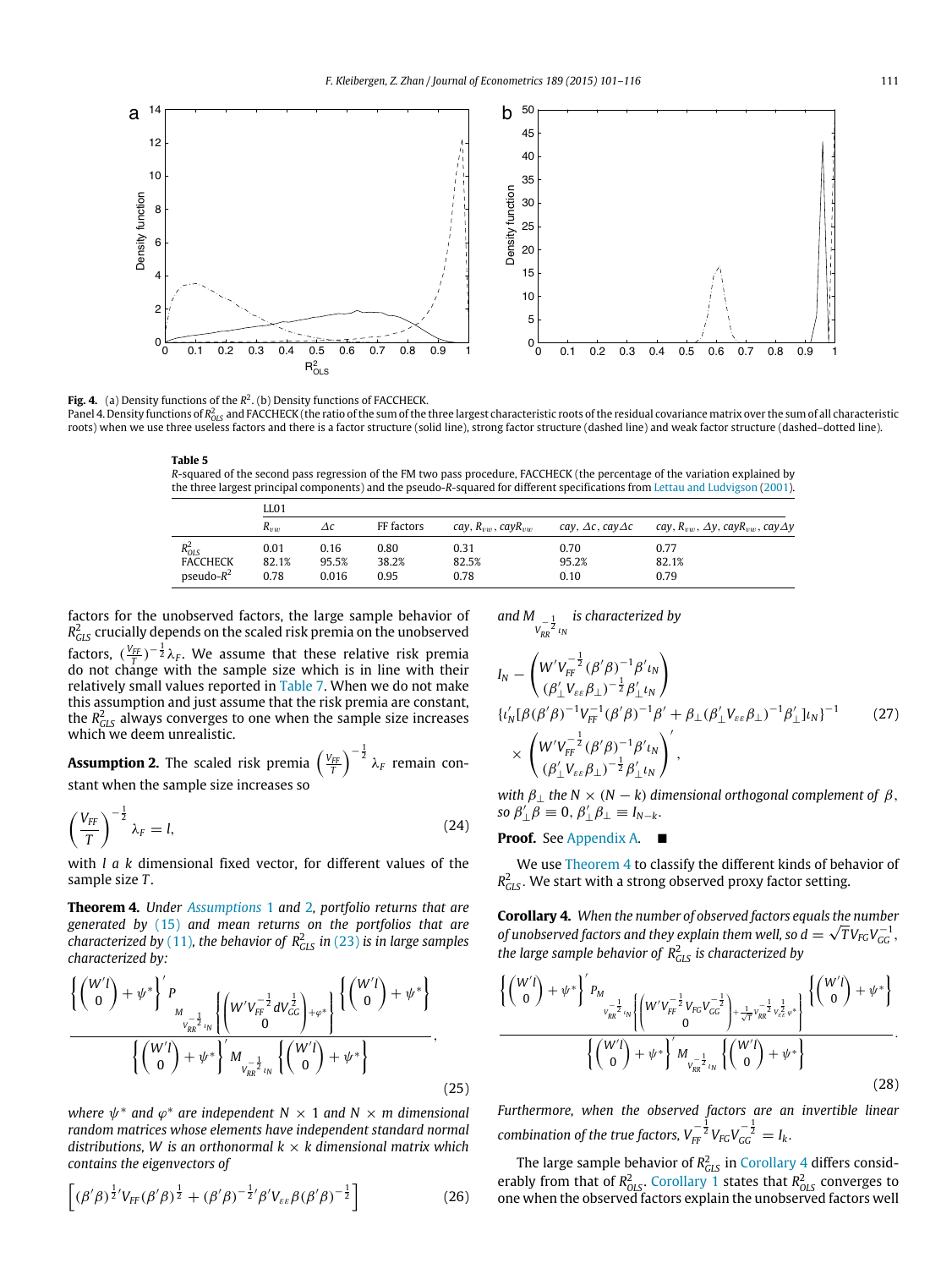## <span id="page-12-0"></span>**Table 6**

*R*-squared of the second pass regression of the FM two pass procedure, FACCHECK (the percentage of the variation explained by the three largest principal components) and pseudo-*R*-squared using the factors from [Li](#page-16-12) [et al.](#page-16-12) [\(2006\)](#page-16-12) (LVX06), [Lustig](#page-16-11) [and](#page-16-11) [Van](#page-16-11) [Nieuwerburgh](#page-16-11) [\(2005\)](#page-16-11) (LN05), [Santos](#page-16-13) [and](#page-16-13) [Veronesi](#page-16-13) [\(2006\)](#page-16-13) (SV06) and [Yogo](#page-16-31) [\(2006\)](#page-16-31) (Y06). All use the quarterly portfolio returns from French's website.

|                 | F52-01   |       |              |       |       |             |       |  |  |  |
|-----------------|----------|-------|--------------|-------|-------|-------------|-------|--|--|--|
|                 | $R_{vw}$ | Δc    | <b>FINAN</b> | LVX06 | LN05  | <b>SV06</b> | Y06   |  |  |  |
| $R_{OLS}^2$     | 0.07     | 0.04  | 0.51         | 0.58  | 0.74  | 0.65        | 0.54  |  |  |  |
| <b>FACCHECK</b> | 81.4%    | 93.9% | 94.3%        | 94.3% | 93.8% | 80.5%       | 81.5% |  |  |  |
| $pseudo-R^2$    | 0.723    | 0.065 | 0.007        | 0.015 | 0.083 | 0.739       | 0.724 |  |  |  |

### <span id="page-12-1"></span>**Table 7**

Estimates of the risk premia and scaled risk premia that result from the FM two pass procedure for data from [Lettau](#page-16-10) [and](#page-16-10) [Ludvigson](#page-16-10) [\(2001\)](#page-16-10) (LL01), [Jagannathan](#page-16-8) [and](#page-16-8) [Wang](#page-16-8) [\(1996\)](#page-16-8) (JW96) and from French's website (F52-01).

| $\lambda_F'(\frac{V_{FF}}{\tau})^{-1}\lambda_F$ | LL01                 |                                  |                                                 | IW96                    |                                  |                                                 |                         | F52-01                           |                                              |  |
|-------------------------------------------------|----------------------|----------------------------------|-------------------------------------------------|-------------------------|----------------------------------|-------------------------------------------------|-------------------------|----------------------------------|----------------------------------------------|--|
|                                                 | 24.1                 |                                  |                                                 | 10.1                    |                                  |                                                 | 15.2                    |                                  |                                              |  |
|                                                 | $\lambda_F$          | $V_{FF}^{-\frac{1}{2}}\lambda_F$ | $(\frac{V_{FF}}{\tau})^{-\frac{1}{2}}\lambda_F$ | $\lambda_F$             | $V_{FF}^{-\frac{1}{2}}\lambda_F$ | $(\frac{V_{FF}}{\tau})^{-\frac{1}{2}}\lambda_F$ | $\lambda_F$             | $V_{FF}^{-\frac{1}{2}}\lambda_F$ | $(\frac{V_{FF}}{T})^{-\frac{1}{2}}\lambda_F$ |  |
| $R_{VW}$<br><b>SMB</b><br><b>HML</b>            | 1.32<br>0.47<br>1.46 | 0.22<br>0.024<br>0.35            | 2.62<br>0.28<br>4.14                            | $-0.51$<br>0.21<br>0.24 | $-0.12$<br>0.10<br>0.072         | $-2.21$<br>1.86<br>1.30                         | $-1.12$<br>0.47<br>1.32 | $-0.13$<br>0.12<br>0.21          | $-1.84$<br>1.78<br>2.94                      |  |

and their numbers are the same. Because *W*′ *l* is of the same order of magnitude as the standard normal random variables in  $\psi^*,$  this is not the case for  $R^2_{\rm GLS}$ . Only when the scaled risk premia are very large,  $R^2_{GLS}$  is approximately equal to one.

**Corollary 5.** *When the relative size of the risk premia is very large and the number of observed factors equals the number of unobserved* factors and they explain them well,  $R^2_{\rm GLS}$  is approximately equal to one.

Another interesting aspect of the large sample distribution of *R* 2 *GLS* is that it depends on the number of portfolios *N*. For the same values of the other parameters, a larger number of portfolios implies a smaller value of *R* 2 *GLS* .

<span id="page-12-2"></span>**Corollary 6.** *When the observed factors consist of the first m of the true factors, the large sample behavior of R*<sup>2</sup> *GLS is characterized by*

$$
\frac{\left\{ \begin{pmatrix} W' \\ 0 \end{pmatrix} + \psi^* \right\}' P_M}{\sqrt{r_R^2} \sqrt{r_R} \sqrt{r_R} \sqrt{r_R} \sqrt{r_R} \sqrt{r_R} \sqrt{r_R} \sqrt{r_R} \sqrt{r_R} \sqrt{r_R} \sqrt{r_R} \sqrt{r_R} \sqrt{r_R} \sqrt{r_R} \sqrt{r_R} \sqrt{r_R} \sqrt{r_R} \sqrt{r_R} \sqrt{r_R} \sqrt{r_R} \sqrt{r_R} \sqrt{r_R} \sqrt{r_R} \sqrt{r_R} \sqrt{r_R} \sqrt{r_R} \sqrt{r_R} \sqrt{r_R} \sqrt{r_R} \sqrt{r_R} \sqrt{r_R} \sqrt{r_R} \sqrt{r_R} \sqrt{r_R} \sqrt{r_R} \sqrt{r_R} \sqrt{r_R} \sqrt{r_R} \sqrt{r_R} \sqrt{r_R} \sqrt{r_R} \sqrt{r_R} \sqrt{r_R} \sqrt{r_R} \sqrt{r_R} \sqrt{r_R} \sqrt{r_R} \sqrt{r_R} \sqrt{r_R} \sqrt{r_R} \sqrt{r_R} \sqrt{r_R} \sqrt{r_R} \sqrt{r_R} \sqrt{r_R} \sqrt{r_R} \sqrt{r_R} \sqrt{r_R} \sqrt{r_R} \sqrt{r_R} \sqrt{r_R} \sqrt{r_R} \sqrt{r_R} \sqrt{r_R} \sqrt{r_R} \sqrt{r_R} \sqrt{r_R} \sqrt{r_R} \sqrt{r_R} \sqrt{r_R} \sqrt{r_R} \sqrt{r_R} \sqrt{r_R} \sqrt{r_R} \sqrt{r_R} \sqrt{r_R} \sqrt{r_R} \sqrt{r_R} \sqrt{r_R} \sqrt{r_R} \sqrt{r_R} \sqrt{r_R} \sqrt{r_R} \sqrt{r_R} \sqrt{r_R} \sqrt{r_R} \sqrt{r_R} \sqrt{r_R} \sqrt{r_R} \sqrt{r_R} \sqrt{r_R} \sqrt{r_R} \sqrt{r_R} \sqrt{r_R} \sqrt{r_R} \sqrt{r_R} \sqrt{r_R} \sqrt{r_R} \sqrt{r_R} \sqrt{r_R} \sqrt{r_R} \sqrt{r_R} \sqrt{r_R} \sqrt{r_R} \sqrt{r_R} \sqrt{r_R} \sqrt{r_R} \sqrt{r_R} \sqrt{r_R} \sqrt{r_R} \sqrt{r_R} \sqrt{r_R} \sqrt{r_R} \sqrt{r_R} \sqrt{r_R} \sqrt{r_R} \sqrt{r_R} \sqrt{r_R} \sqrt{r_R} \sqrt{r_R} \sqrt{
$$

with  $\phi_{\text{VC}}^{*}$  a  $(k-m)\times m$  dimensional random matrix whose elements are standard normally distributed and independent of  $\varphi^*$  and  $\psi^*.$ 

[Corollary 6](#page-12-2) shows that when the observed factors explain fewer of the true factors, the  $R^2_{\scriptscriptstyle{GLS}}$  goes down on average. This argument extends to the case where the relative risk premia are large.

**Corollary 7.** *When the observed factors consist of the first m of the true factors and the relative size of the risk premia is large,*  $R^2_{\rm GLS}$ *converges to*

$$
\frac{\binom{W'l}{0}^{\prime} P_M}{\frac{V_{RR}^{-\frac{1}{2}}l_N}{\left(\binom{W'l}{0}\right)} \cdot \binom{W/l}{0}} \cdot \frac{\binom{W'l}{0}}{\left(\binom{W'l}{0}\right)^{\prime} M_{\frac{1}{V_{RR}^{-\frac{1}{2}}l_N}} \left(\binom{W'l}{0}\right)} \cdot \tag{30}
$$

# **Simulation experiment**

We use our previous simulation experiment, calibrated to data from [Lettau](#page-16-10) [and](#page-16-10) [Ludvigson](#page-16-10) [\(2001\)](#page-16-10), to further illustrate the properties of  $R_{GLS}^2$  and the accuracy of the large sample distribution stated in [Theorem 4.](#page-11-3) Panel 5 contains the density function of  $R<sub>GLS</sub>$ for different settings of the explanatory power of the observed proxy factors and the size of the relative risk premia.

Fig.  $5(a)$  and (c) use the data generating process that corresponds with the estimated factor model which uses the three FF factors and their risk premia. The observed proxy factors in Fig.  $5(a)$ correspond with the true ones while they are irrelevant in Fig.  $5(c)$ . Fig.  $5(b)$  and (d) use the settings as used for Fig.  $5(a)$  and (c) except that the risk premia are ten times as large. The observed proxy factors used for [Fig. 5\(](#page-13-0)b) correspond with the true ones while the ob-served proxy factors used for [Fig. 5\(](#page-13-0)d) are irrelevant.

[Fig. 5\(](#page-13-0)a) shows the density function of  $R_{\text{GLS}}^2$  when we use one, two or three of the true factors. We compute these three density functions by simulating from the model and using the large sample approximation stated in [Theorem 4.](#page-11-3) When we use one or all three of the true factors as proxy factors, the resulting density functions are almost indistinguishable. When we just use two of the true factors as proxy factors, there is some discrepancy between the density function which results from simulation and the one which results from the large sample approximation. It shows that the approximation by the large sample distribution is less accurate compared to the one for  $R_{OLS}^2$ . This was to be expected because of the inversion of the  $N \times N$  dimensional covariance matrix of the portfolio returns which is also, given the factor structure, badly scaled. The large sample approximation remains quite accurate though and is also important since it reveals the dependence of  $R<sub>GLS</sub><sup>2</sup>$  on the scaled risk premia [\(24\).](#page-11-5)

The density functions show that  $R_{GLS}^2$  is well below one even if we use all three factors. When we use only one or two of the three factors,  $R_{\text{CLS}}^2$  is close to zero. This all results from the small size of the relative risk premia. When we multiply these risk premia by ten as in [Fig. 5\(](#page-13-0)b), the density of  $R_{GLS}^2$  when we use all three factors is close to one.

[Fig. 5\(](#page-13-0)c) and (d) show the density of  $R_{GLS}^2$  when we use one, two or three useless factors. Fig.  $5(c)$  uses the setting where the risk premia correspond with those from [Lettau](#page-16-10) [and](#page-16-10) [Ludvigson](#page-16-10) [\(2001\)](#page-16-10) and [Fig. 5\(](#page-13-0)d) uses risk premia which are ten fold the estimated ones. Unlike when we use the true factors, the larger risk premia have no effect on the density of  $R<sup>2</sup><sub>GLS</sub>$ .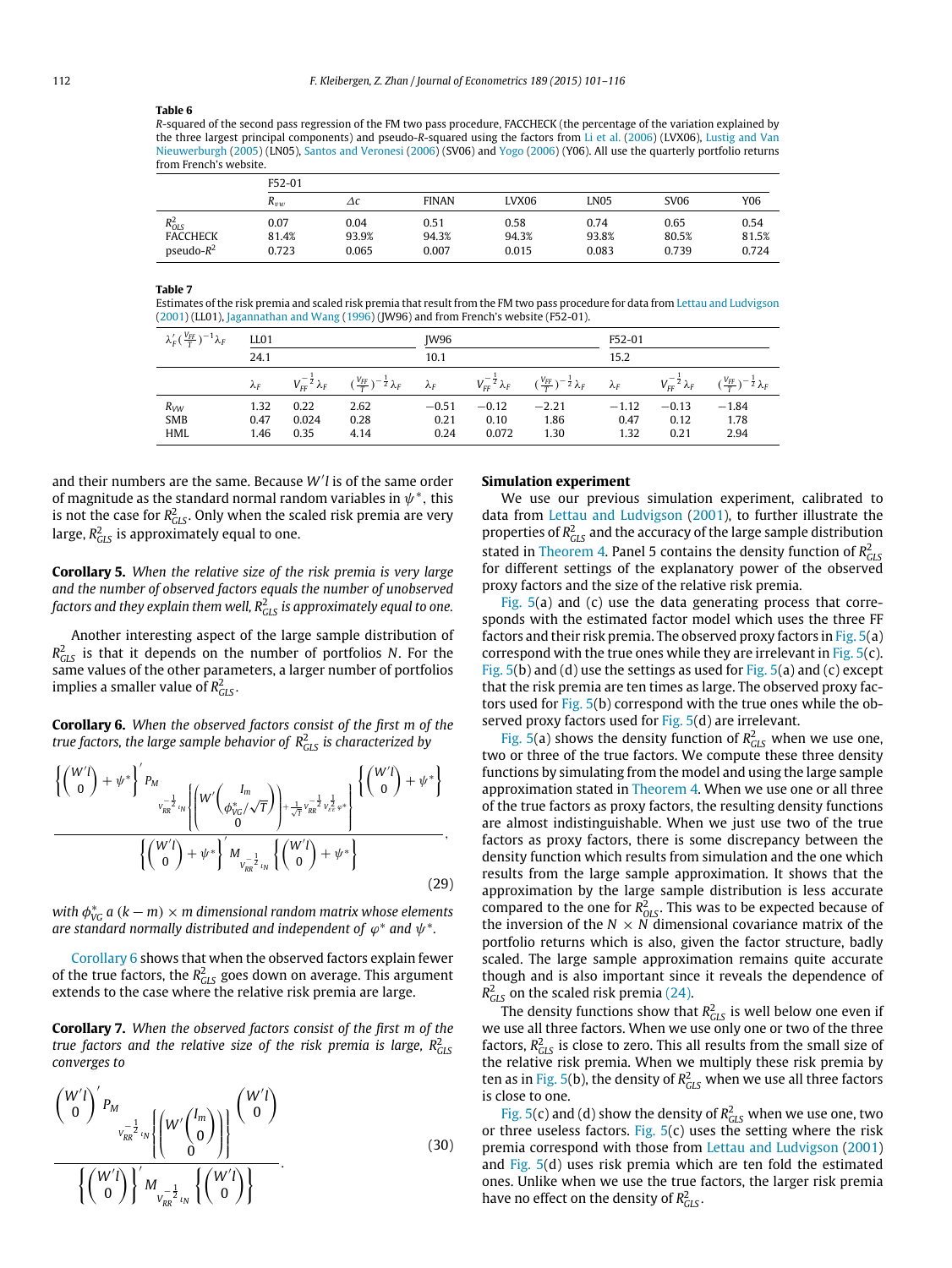<span id="page-13-0"></span>

**Fig. 5.** (a) True factors, standard premia. (b) True factors, large premia. (c) Irrelevant factors, standard premia. (d) Irrelevant factors, large premia. Panel 5. Density of R<sub>GLS</sub> for simulation experiment calibrated to [Lettau](#page-16-10) [and](#page-16-10) [Ludvigson](#page-16-10) [\(2001\)](#page-16-10). One factor (solid), two factors (dash–dot), three factors (dashed). The dotted lines result from the large sample approximation from [Theorem 4.](#page-11-3)

The density of  $R^2_{\text{GLS}}$  when we use one, two or three useless factors all lie quite close to zero. However, the density of  $R^2_{\rm GLS}$  when we use all three true factors does not lie far from zero either. The density of  $R^2_{\rm GLS}$  when we use three useless factors therefore has a lot of probability mass in the area where the density of  $R^2_{\rm GLS}$  when we use the three true factors has a sizeable probability mass. This implies that we just based on  $R^2_{\rm GLS}$  cannot make a trustworthy statement about the quality of the second pass regression. Identical to  $R^2_{\rm OLS}$ , we can use a measure which indicates the unexplained factor structure in the first pass residuals to assess  $R^2_{GLS}$  more decisively.

The large sample distributions of  $R_{OLS}^2$  and  $R_{CLS}^2$  stated in [Theo](#page-7-6)[rems 3](#page-7-6) and [4](#page-11-3) depend on the parameters *d* and *l*. When these parameters are small, as is the case for all observed proxy factors different from the FF factors, the large sample distributions of  $R_{OLS}^2$  and  $R_{CLS}^2$ are not normal. Since we cannot estimate *d* and *l* consistently, it is then not possible to conduct reliable inference on  $R^2_{OLS}$  and  $R^2_{GLS}$ , for example, using *t*-tests as in [Kan](#page-16-37) [et al.](#page-16-37) [\(2013\)](#page-16-37). Also the bootstrap is only valid when *d* and *l* can be estimated consistently so it cannot be applied either.

## **4. Conclusions**

The results from the  $R^2_{OLS}$  and the FM  $t$  -statistic can line up nicely in favor of a hypothesized factor pricing relationship despite that such a relationship is absent. These statistics can generate such results when the observed proxy factors do not capture the factor structure in portfolio returns. The remaining factor structure in the first pass residuals can then lead to a large value of the  $R_{OLS}^2$  while the standard limiting distribution of the FM *t*-statistic does not apply because of the small correlation between the observed proxy factor and the unobserved factors, see [Kleibergen](#page-16-15) [\(2009\)](#page-16-15).

To gauge the adequacy of the  $R^2_{OLS}$ , we propose to measure the unexplained factor structure in the first pass residuals. When such a factor structure is absent, we can straightforwardly interpret the  $R_{OLS}^2$  but we have to do so carefully if this is not the case.

Many observed proxy factors proposed in the literature, like, for example, consumption and labor income growth, housing collateral, consumption–wealth ratio, labor income–consumption ratio, interactions of either one of the latter three with other factors, etc., leave a considerable unexplained factor structure in the first pass residuals. The high  $R^2$ 's and significant *t*-statistics that are reported for these factors therefore have to be interpreted judiciously.

Previously suggested solutions to the inferential issues with second pass  $R^2$ 's and *t*-statistics do not work well for different reasons. One suggestion is to use the bootstrap. The bootstrap, however, relies on consistent estimation of the risk premia of the observed proxy factors. It fails therefore for the same reason as why the large sample distribution of the second pass *t*-statistic no longer applies. Another suggestion is to add other portfolios to the typically used pool. Although this reduces the factor structure, a sizeable factor structure typically remains.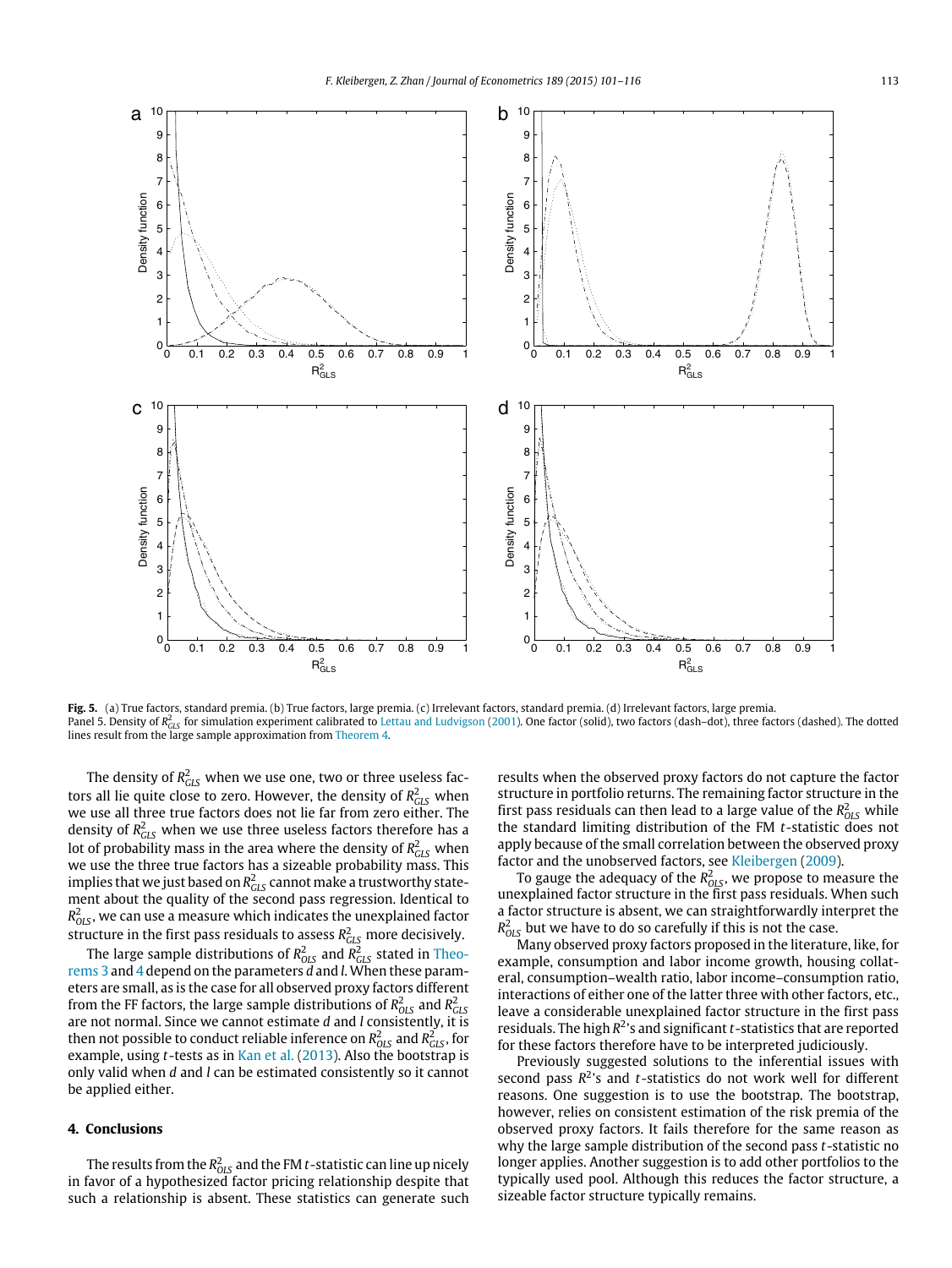<span id="page-14-0"></span>**Appendix A**

**Proof of Theorem 3.** The expression of  $R^2_{OLS}$ : *B*ˆ)

$$
R_{OLS}^2 = \frac{\overline{R}'M_{\iota_N}\hat{B}(\hat{B}'M_{\iota_N}\hat{B})^{-1}\hat{B}'M_{\iota_N}\overline{R}}{\overline{R}'M_{\iota_N}\overline{R}},
$$

shows that it is a function of  $\bar{R}$  and  $\hat{B}$ . To construct the large sample behavior of *<sup>B</sup>*ˆ:

$$
\hat{B} = \sum_{t=1}^{T} \bar{R}_t \bar{G}'_t \left( \sum_{t=1}^{T} \bar{G}_t \bar{G}'_t \right)^{-1}
$$

we use that under the models in  $(2)$ ,  $(14)$  and [Assumption 1,](#page-6-5) we can specify it as

$$
\hat{B} = \sum_{t=1}^{T} \left( \beta \left( \frac{d}{\sqrt{T}} \bar{G}_t + \bar{V}_t \right) + \bar{\varepsilon}_t \right) \bar{G}'_t \left( \sum_{t=1}^{T} \bar{G}_t \bar{G}'_t \right)^{-1} \n= \frac{1}{\sqrt{T}} \left[ \beta \left( d \left( \frac{1}{T} \sum_{t=1}^{T} \bar{G}_t \bar{G}'_t \right) + \frac{1}{\sqrt{T}} \sum_{t=1}^{T} \bar{V}_t \bar{G}'_t \right) + \frac{1}{\sqrt{T}} \sum_{t=1}^{T} \bar{\varepsilon}_t \bar{G}'_t \right] \n\times \left( \frac{1}{T} \sum_{t=1}^{T} \bar{G}_t \bar{G}'_t \right)^{-1}.
$$

We now use that  $\frac{1}{T} \sum_{t=1}^{T} \bar{G}_t \bar{G}'_t \rightarrow V_{GG}, \frac{1}{\sqrt{T}} \sum_{t=1}^{T} \bar{V}_t \bar{G}'_t (\frac{1}{T} \sum_{t=1}^{T} \bar{G}_t$  $\bar{G}'_t \big)^{-1} \rightarrow \psi_{VG} = V_W^{\frac{1}{2}} \psi_{VG}^* V_{GG}^{-\frac{1}{2}}, \ \frac{1}{\sqrt{T}} \sum_{t=1}^T \varepsilon_t \bar{G}'_t \left( \frac{1}{T} \sum_{t=1}^T \bar{G}_t \bar{G}'_t \right)^{-1}$  $\frac{1}{\sqrt{2}}\psi_{\varepsilon G}^*V_{\varepsilon G}^{-1}V_{GG}^{-\frac{1}{2}}$ , and  $\psi_{\varepsilon G}^*$  and  $\psi_{\varepsilon G}^*$  are independent  $k\times m$ 

*d* and *N* × *m* dimensional random variables whose elements are independently standard normally distributed.  $\psi_{\nu G}$  and  $\psi_{\varepsilon G}$  are independent since  $F_t$  and  $\varepsilon_t$  are uncorrelated so the same applies for *V<sup>t</sup>* then as well since it is an element of *F<sup>t</sup>* . Combining all elements, we obtain the limiting behavior of  $\hat{B}$ :

$$
\sqrt{T}\hat{B} \rightarrow \beta (d + \psi_{VG}) + \psi_{\varepsilon G}.
$$

The independent large sample behavior of  $\overline{R}$  is characterized by (the asymptotic independence of  $\overline{R}$  and  $\hat{B}$  is shown in [Shanken](#page-16-2) [\(1992\)](#page-16-2) and [Kleibergen](#page-16-15) [\(2009\)](#page-16-15))

$$
\bar{R} = \frac{1}{T} \sum_{t=1}^{T} \mu_R + \beta F_t + \varepsilon_t
$$
  
= 
$$
\frac{1}{T} \sum_{t=1}^{T} (\mu_R + \beta \mu_F) + \beta (F_t - \mu_F) + \varepsilon_t
$$

with  $E(\bar{R}) = \mu_R + \beta \mu_F = \iota_N \lambda_0 + \beta \lambda_F$  as stated in [\(11\)](#page-5-2) so

$$
M_{\iota_N}\bar{R} = \frac{1}{T}\sum_{t=1}^T M_{\iota_N}(\beta \lambda_F + \beta(F_t - \mu_F)) + \frac{1}{T}\sum_{t=1}^T M_{\iota_N} \varepsilon_t
$$

and

$$
\sqrt{T}(M_{\iota_N}\bar{R}-M_{\iota_N}\beta\lambda_F)\underset{d}{\rightarrow}M_{\iota_N}\beta\psi_{\iota F}+M_{\iota_N}\psi_{\iota\epsilon},
$$

where  $\frac{1}{\sqrt{T}} \sum_{t=1}^{T} (F_t - \mu_F) \rightarrow \psi_{tF}$  and  $\frac{1}{\sqrt{T}} \sum_{t=1}^{T} \varepsilon_t \rightarrow \psi_{t\varepsilon}$  with  $\psi_{tF}$ and  $\psi_{i\epsilon}$  independently normally distributed *k* and N dimensional random vectors with mean 0 and covariance matrices *VFF* and *V*εε which are independent of  $\psi_{\text{VG}}$  and  $\psi_{\text{EG}}$  as well, or

$$
M_{\iota_N} \bar{R} = M_{\iota_N} \beta \lambda_F + \frac{1}{\sqrt{T}} (M_{\iota_N} \beta \psi_{\iota F} + M_{\iota_N} \psi_{\iota \varepsilon}) + O_p(T^{-1}).
$$

We insert the expressions of the large sample behaviors of  $M_{\iota_N}\bar{R}$ and  $\hat{B}$  into the expression of  $R_{OLS}^2$  to obtain its large sample behavior:

$$
\frac{[\beta\lambda_F + \frac{1}{\sqrt{T}}(\beta\psi_{iF} + \psi_{i\epsilon})]^{'P_{M_{i_N}(\beta(d+\psi_{VG}) + \psi_{\epsilon G})}[\beta\lambda_F + \frac{1}{\sqrt{T}}(\beta\psi_{iF} + \psi_{i\epsilon})]}{[\beta\lambda_F + \frac{1}{\sqrt{T}}(\beta\psi_{iF} + \psi_{i\epsilon})]^{'M_{i_N}[\beta\lambda_F + \frac{1}{\sqrt{T}}(\beta\psi_{iF} + \psi_{i\epsilon})]}.
$$

**Proof of Theorem 4.** The spectral decomposition of the covariance matrix of the portfolio returns in  $(5)$  can be specified as

$$
V_{RR} = P_1 \Lambda_1 P_1' + P_2 \Lambda_2 P_2',
$$

with  $\Lambda_1$  and  $\Lambda_2$  the  $k \times k$  and  $(N - k) \times (N - k)$  diagonal matrices that hold respectively the largest *k* and smallest *N*−*k* characteristic roots. The orthonormal  $N \times k$  and  $N \times (N - k)$  dimensional matrices  $P_1$  and  $P_2$  contain the principal components/eigenvectors. Because of the factor structure,

$$
P_1 = \beta Q
$$
  

$$
P_2 = \beta_{\perp},
$$

with  $\beta_{\perp}$  the  $N \times (N - k)$  dimensional orthogonal complement of  $\beta$ , so  $\beta'_{\perp}\beta \equiv 0$ ,  $\beta'_{\perp}\beta_{\perp} \equiv I_{N-k}$ , and Q is a  $k \times k$  dimensional matrix which makes  $P_1$  orthonormal, so

$$
Q = (\beta'\beta)^{-\frac{1}{2}}W
$$
  
W'  $\left[ (\beta'\beta)^{\frac{1}{2}}V_{FF}(\beta'\beta)^{\frac{1}{2}} + (\beta'\beta)^{-\frac{1}{2}}'\beta'V_{\varepsilon\varepsilon}\beta(\beta'\beta)^{-\frac{1}{2}} \right]W = \Lambda_1,$ 

with *W* an orthonormal  $k \times k$  dimensional matrix. We use the spectral decomposition of  $V_{RR}$  to construct the inverse of its square root, so  $V_{RR}^{-\frac{1}{2}}V_{RR}V_{RR}^{-\frac{1}{2}'} = I_N$ :

$$
V_{RR}^{-\frac{1}{2}} = \begin{pmatrix} \Lambda_1^{-\frac{1}{2}} P_1' \\ \Lambda_2^{-\frac{1}{2}} P_2' \end{pmatrix}
$$
  
= 
$$
\begin{pmatrix} W' \left[ (\beta' \beta)^{\frac{1}{2}} V_{FF} (\beta' \beta)^{\frac{1}{2}} + (\beta' \beta)^{-\frac{1}{2}} \beta' V_{\varepsilon\varepsilon} \beta (\beta' \beta)^{-\frac{1}{2}} \right]^{-\frac{1}{2}} (\beta' \beta)^{-\frac{1}{2}} \beta' \\ \Lambda_2^{-\frac{1}{2}} \beta'_{\perp} \\ = \begin{pmatrix} W' \left[ V_{FF} + (\beta' \beta)^{-1} \beta' V_{\varepsilon\varepsilon} \beta (\beta' \beta)^{-1} \right]^{-\frac{1}{2}} (\beta' \beta)^{-1} \beta' \\ \Lambda_2^{-\frac{1}{2}} \beta'_{\perp} \end{pmatrix} . \end{pmatrix}
$$

We can further approximate  $\left[V_{F\!F}+(\beta'\beta)^{-1'}\beta'V_{\varepsilon\varepsilon}\beta(\beta'\beta)^{-1}\right]^{-\frac{1}{2}}$  by

$$
V_{FF}^{-\frac{1}{2}} - \frac{1}{2} V_{FF}^{-1} (\beta' \beta)^{-1'} \beta' V_{\varepsilon \varepsilon} \beta (\beta' \beta)^{-1} V_{FF}^{-\frac{1}{2}}
$$

which results from a first order Taylor approximation. Because of the factor structure, the second component of the approximation of  $\left[V_{FF}+(\beta'\beta)^{-1'}\beta'V_{\varepsilon\varepsilon}\beta(\beta'\beta)^{-1}\right]^{-\frac{1}{2}}$  is much smaller than the first component and we can approximate  $\left[ V_{FF} + (\beta' \beta)^{-1} \beta' V_{\varepsilon \varepsilon} \beta(\beta' \beta') \right]$  $(\beta)^{-1}$ ]<sup>- $\frac{1}{2}$ </sup> by  $V_{FF}^{-\frac{1}{2}}$ .

To construct the large sample behavior of  $M_{\stackrel{-\frac{1}{2}}{\nu_{RR}^2} \iota_N}$  $V_{RR}^{-\frac{1}{2}}\overline{R}$  and

 $M_{V_{RR}^{-\frac{1}{2}}l_{N}}$  $V_{RR}^{-\frac{1}{2}}\hat{B}$ , we first construct the large sample expressions for  $V_{RR}^{-\frac{1}{2}} \beta V_{FF}^{\frac{1}{2}}$  and  $M_{V_{RR}^{-\frac{1}{2}} l_N}$ :

$$
V_{RR}^{-\frac{1}{2}} \beta V_{FF}^{\frac{1}{2}} = \left( W' \left[ V_{FF} + (\beta' \beta)^{-1} \beta' V_{\varepsilon \varepsilon} \beta (\beta' \beta)^{-1} \right]^{-\frac{1}{2}} (\beta' \beta)^{-1} \beta' \right) \times \beta V_{FF}^{\frac{1}{2}} \qquad (8)
$$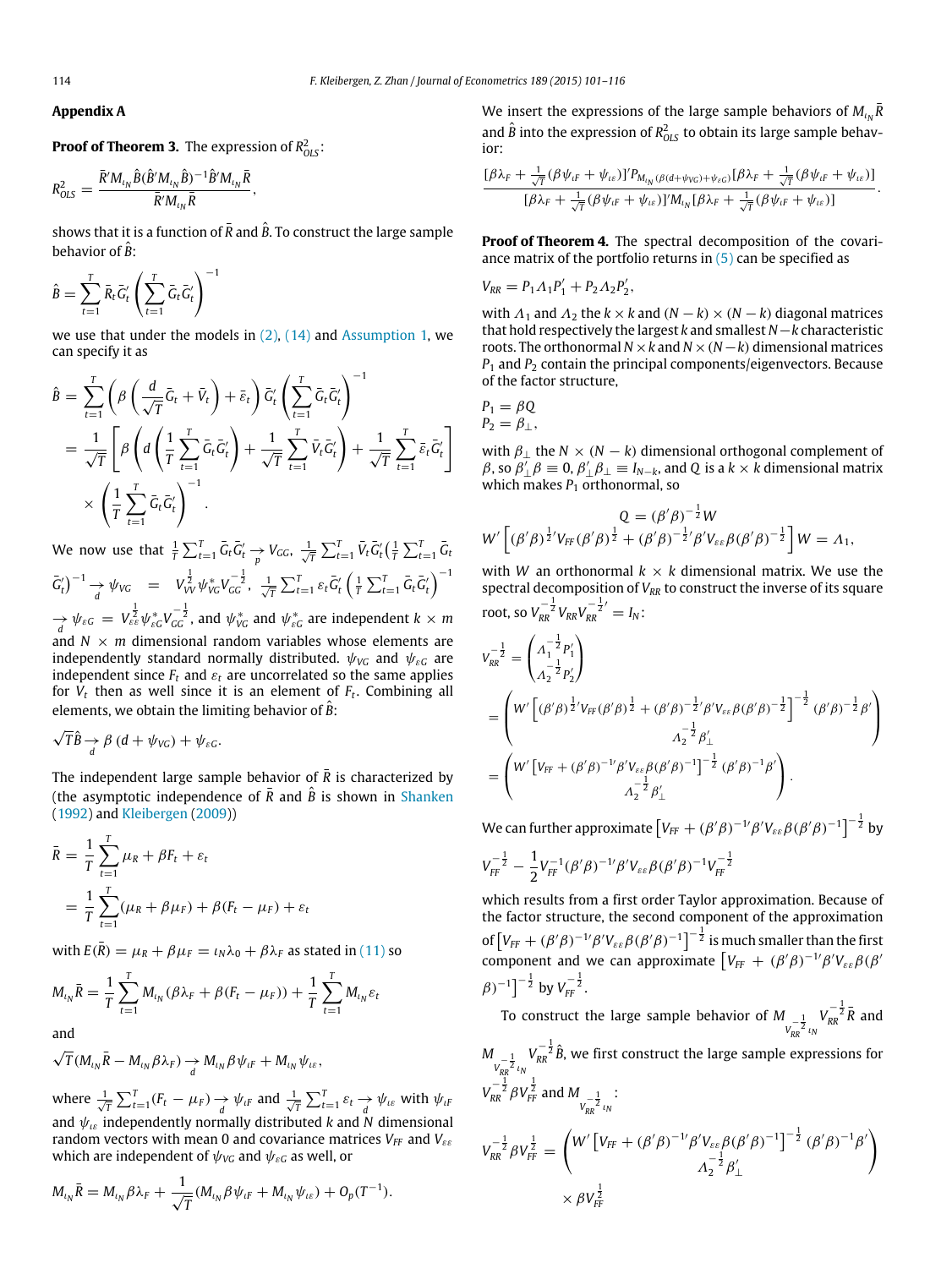$$
= \left(W'\left[V_{FF} + (\beta'\beta)^{-1'}\beta'V_{\varepsilon\varepsilon}\beta(\beta'\beta)^{-1}\right]^{-\frac{1}{2}}V_{FF}^{\frac{1}{2}}\right)
$$
  

$$
\approx \left(W'\left[V_{FF}^{-\frac{1}{2}}\right]V_{FF}^{\frac{1}{2}}\right)
$$
  

$$
= \left(\begin{array}{c} W'\\0\end{array}\right).
$$

**To obtain** *M*<sub>*v*<sub>*R*</sub><sup>1</sup><sub>*ν*<sub>*NR*</sub><sup>2</sup><sub>*ιN*</sub></sup></sub></sub> , we note that  $V_{RR}^{-\frac{1}{2}}\iota_{N}$ , with  $\iota_{N}$  an  $M$ -dimensional vector of ones, reads:

$$
V_{RR}^{-\frac{1}{2}}\iota_N \approx \begin{pmatrix} W'V_{FF}^{-\frac{1}{2}}(\beta'\beta)^{-1}\beta'\iota_N\\ (\beta'_\perp V_{\varepsilon\varepsilon}\beta_\perp)^{-\frac{1}{2}}\beta'_\perp \iota_N \end{pmatrix}
$$

 $\frac{1}{V_{RR}^{-\frac{1}{2}}}\frac{1}{\nu_N}$ is characterized by

$$
I_N = \begin{pmatrix} W'V_{FF}^{-\frac{1}{2}}(\beta'\beta)^{-1}\beta' \iota_N \\ (\beta'_{\perp}V_{\varepsilon\varepsilon}\beta_{\perp})^{-\frac{1}{2}}\beta'_{\perp}\iota_N \end{pmatrix}
$$
  

$$
\begin{cases} \iota'_N[\beta(\beta'\beta)^{-1}V_{FF}^{-1}(\beta'\beta)^{-1}\beta' + \beta_{\perp}(\beta'_{\perp}V_{\varepsilon\varepsilon}\beta_{\perp})^{-1}\beta'_{\perp}\iota_N]^{-1} \\ \times \begin{pmatrix} W'V_{FF}^{-\frac{1}{2}}(\beta'\beta)^{-1}\beta' \iota_N \\ (\beta'_{\perp}V_{\varepsilon\varepsilon}\beta_{\perp})^{-\frac{1}{2}}\beta'_{\perp}\iota_N \end{pmatrix}. \end{cases}
$$

The specification of GLS R<sup>2</sup> reads

$$
R_{GLS}^2 = \frac{(M_{V_{RR}^{-\frac{1}{2}}l_N}V_{RR}^{-\frac{1}{2}}\bar{R})'P_{M_{V_{RR}^{-\frac{1}{2}}l_N}V_{RR}^{-\frac{1}{2}}\hat{B}}(M_{V_{RR}^{-\frac{1}{2}}l_N}V_{RR}^{-\frac{1}{2}}\bar{R})}{(V_{RR}^{-\frac{1}{2}}\bar{R})'M_{V_{RR}^{-\frac{1}{2}}l_N} (V_{RR}^{-\frac{1}{2}}\bar{R})}.
$$

We proceed with constructing expressions for the large sample behavior of the components of the GLS  $R^2: V^{-\frac{1}{2}}_{RR}\bar{R}$  and  $V^{-\frac{1}{2}}_{RR}\hat{B}$  where we use both strong and weak factor settings for the latter.

 $\bm{V}_{RR}^{-\frac{1}{2}}$  **R**. The large sample behavior of  $\bar{R}$  is constructed in the proof of [Theorem 3:](#page-7-6)

$$
\bar{R} = \iota_N \lambda_0 + \beta \left( \lambda_F + \frac{1}{\sqrt{T}} \psi_{tF} \right) + \frac{1}{\sqrt{T}} \psi_{t\varepsilon} + O_p(T^{-1})
$$
  
=  $\iota_N \lambda_0 + \beta V_{FF} (V_{FF}^{-\frac{1}{2}} \lambda_F) + \frac{1}{\sqrt{T}} (\beta \psi_{tF} + \psi_{t\varepsilon}) + O_p(T^{-1}).$ 

Under [Assumption 2,](#page-11-2)  $l = V_{FF}^{-\frac{1}{2}} \lambda_F$ √ Under Assumption 2,  $l = V_{FF}{}^2 \lambda_F \sqrt{T}$  is constant and we can specify<br>the large sample behavior of  $\sqrt{T}M_{V_{RR}^{-\frac{1}{2}}}V_{RR}^{-\frac{1}{2}}\bar{R}$  as:  $V_{RR}^{-\frac{1}{2}}\bar{R}$  as:

$$
\sqrt{T}M_{\substack{v_{RR}^{-\frac{1}{2}}l_N}}V_{RR}^{-\frac{1}{2}}\bar{R} = M_{\substack{v_{RR}^{-\frac{1}{2}}l_N}}V_{RR}^{-\frac{1}{2}}\left\{\beta V_{FF}^{\frac{1}{2}}l + (\beta \psi_{tF} + \psi_{t\varepsilon})\right\}
$$
  
+  $O_p(T^{-1})$   
=  $M_{\substack{v_{RR}^{-\frac{1}{2}}l_N}}\left\{\binom{W'l}{0} + V_{RR}^{-\frac{1}{2}}(\beta \psi_{tF} + \psi_{t\varepsilon})\right\}$   
+  $O_p(T^{-1})$   
=  $M_{\substack{v_{RR}^{-\frac{1}{2}}l_N}}\left\{\binom{W'l}{0} + \psi^*\right\} + O_p(T^{-1})$ 

with  $\psi^* = V_{RR}^{-\frac{1}{2}} (\beta \psi_{iF} + \psi_{i\epsilon}) \sim N(0, I_N)$ .

 $\bm{V}_{RR}^{-\frac{1}{2}}\hat{\mathbf{B}}$ . For the large sample behavior of  $V_{RR}^{-\frac{1}{2}}\hat{B}$ , we distinguish between strong and weak factors.

**Strong factors.** When the observed factors are strong and their number equals the true number of unobserved factors, the large sample behavior of  $\hat{B}$  is characterized by [\(16\):](#page-6-7)

$$
\hat{B} = \beta V_{FG} V_{GG}^{-1} + \frac{1}{\sqrt{T}} \psi_{\varepsilon G}.
$$

It results in a large sample behavior of  $M_{\substack{1 \ n \neq k}}$  $V_{RR}^{-\frac{1}{2}}\hat{B}$  which is characterized by:

$$
M_{V_{RR}^{-\frac{1}{2}}l_N}V_{RR}^{-\frac{1}{2}}\hat{B} = M_{V_{RR}^{-\frac{1}{2}}l_N}V_{RR}^{-\frac{1}{2}}\left\{\beta V_{FF}^{\frac{1}{2}}V_{FF}^{-\frac{1}{2}}V_{FG}V_{GG}^{-1} + \frac{1}{\sqrt{T}}\psi_{\varepsilon G}\right\}+ O_p(T^{-1})
$$
  
=  $M_{V_{RR}^{-\frac{1}{2}}l_N}\left\{\left(W'V_{FF}^{-\frac{1}{2}}V_{FG}V_{GG}^{-\frac{1}{2}}\right) + \frac{1}{\sqrt{T}}V_{RR}^{-\frac{1}{2}}V_{\varepsilon\varepsilon}^{\frac{1}{2}}\varphi^*\right\}\times V_{GG}^{-\frac{1}{2}} + O_p(T^{-1}),$ 

with  $\varphi^*$  a  $N \times m$  dimensional random matrix whose elements are independently standard normally distributed.

**Weak factors.** When the observed proxy factors are minorly [c](#page-6-5)orrelated with the observed true factors as outlined in [Assump](#page-6-5)correlated with the observed true factors a<br>[tion 1,](#page-6-5) the large sample behavior of √*T* B is:

$$
\sqrt{T}\hat{B} \rightarrow \beta (d + \psi_{VG}) + \psi_{\varepsilon G}
$$

and results in large sample behavior of  $\sqrt{T}M_{V_{RR}^{-\frac{1}{2}}l_{R}}$  $V_{RR}^{-\frac{1}{2}}\hat{B}$  which is characterized by:

$$
\begin{split} &\sqrt{T}M_{v_{RR}^{-\frac{1}{2}}l_N}V_{RR}^{-\frac{1}{2}}\hat{B}\\ &\to M_{v_{RR}^{-\frac{1}{2}}l_N}\left\{V_{RR}^{-\frac{1}{2}}\beta V_{FF}^{\frac{1}{2}}\left(V_{FF}^{-\frac{1}{2}}d\right)+V_{RR}^{-\frac{1}{2}}\left(\beta\psi_{VG}+\psi_{\varepsilon G}\right)\right\}\\ &\to M_{v_{RR}^{-\frac{1}{2}}l_N}\left\{\left(W'V_{FF}^{-\frac{1}{2}}dV_{GG}^{\frac{1}{2}}\right)+\varphi^*\right\}V_{GG}^{-\frac{1}{2}}\\ \end{split}
$$

with  $\varphi^* = V_{RR}^{-\frac{1}{2}} (\beta \psi_{VG} + \psi_{\varepsilon G}) V_{GG}^{\frac{1}{2}}$  a  $N \times m$  dimensional random matrix whose elements are independently standard normally distributed. The identity covariance matrix of  $\varphi^*$  results since  $\hat{B} \rightarrow 0$  under [Assumption 1.](#page-6-5)

**GLS R**<sup>2</sup>. Combining the large sample behaviors of  $\bar{R}$  and  $\hat{B}$ , we obtain the large sample behavior of the GLS *R* <sup>2</sup> under weak and strong factors.

**Strong factors:**

$$
\frac{\left\{\begin{pmatrix}w' l \\ 0\end{pmatrix} + \psi^*\right\}'p_M}{\sqrt{r_R k^2} \nu_N \left\{\begin{pmatrix}w' \nu_{FF}^{-\tfrac{1}{2}} \nu_{FC} \nu_{GG}^{-\tfrac{1}{2}} \\ 0 \end{pmatrix} + \frac{1}{\sqrt{T}} \nu_{RR}^{-\tfrac{1}{2}} \nu_{\varepsilon\varepsilon}^{\tfrac{1}{2}} \varphi^*\right\}}\left\{\begin{pmatrix}w' l \\ 0 \end{pmatrix} + \psi^*\right\}}{\left\{\begin{pmatrix}w' l \\ 0 \end{pmatrix} + \psi^*\right\}' M_{\nu_{RR}^{-\tfrac{1}{2}} \nu_N} \left\{\begin{pmatrix}w' l \\ 0 \end{pmatrix} + \psi^*\right\}},
$$

which results since  $W'V_{FF}^{-\frac{1}{2}}V_{FG}V_{GG}^{-\frac{1}{2}}$  is an invertible  $k\times k$  matrix. **Weak factors:**

$$
\frac{\left\{\begin{pmatrix}W'I\\0\end{pmatrix} + \psi^*\right\}'P_{M_{V_{RR}^{-\frac{1}{2}}t_N}\left\{\begin{pmatrix}W'V_{FF}^{-\frac{1}{2}}dV_{GG}^{\frac{1}{2}}\end{pmatrix} + \psi^*\right\}}{\left\{\begin{pmatrix}W'I\\0\end{pmatrix} + \psi^*\right\}'M_{V_{RR}^{-\frac{1}{2}}t_N}\left\{\begin{pmatrix}W'I\\0\end{pmatrix} + \psi^*\right\}}.
$$